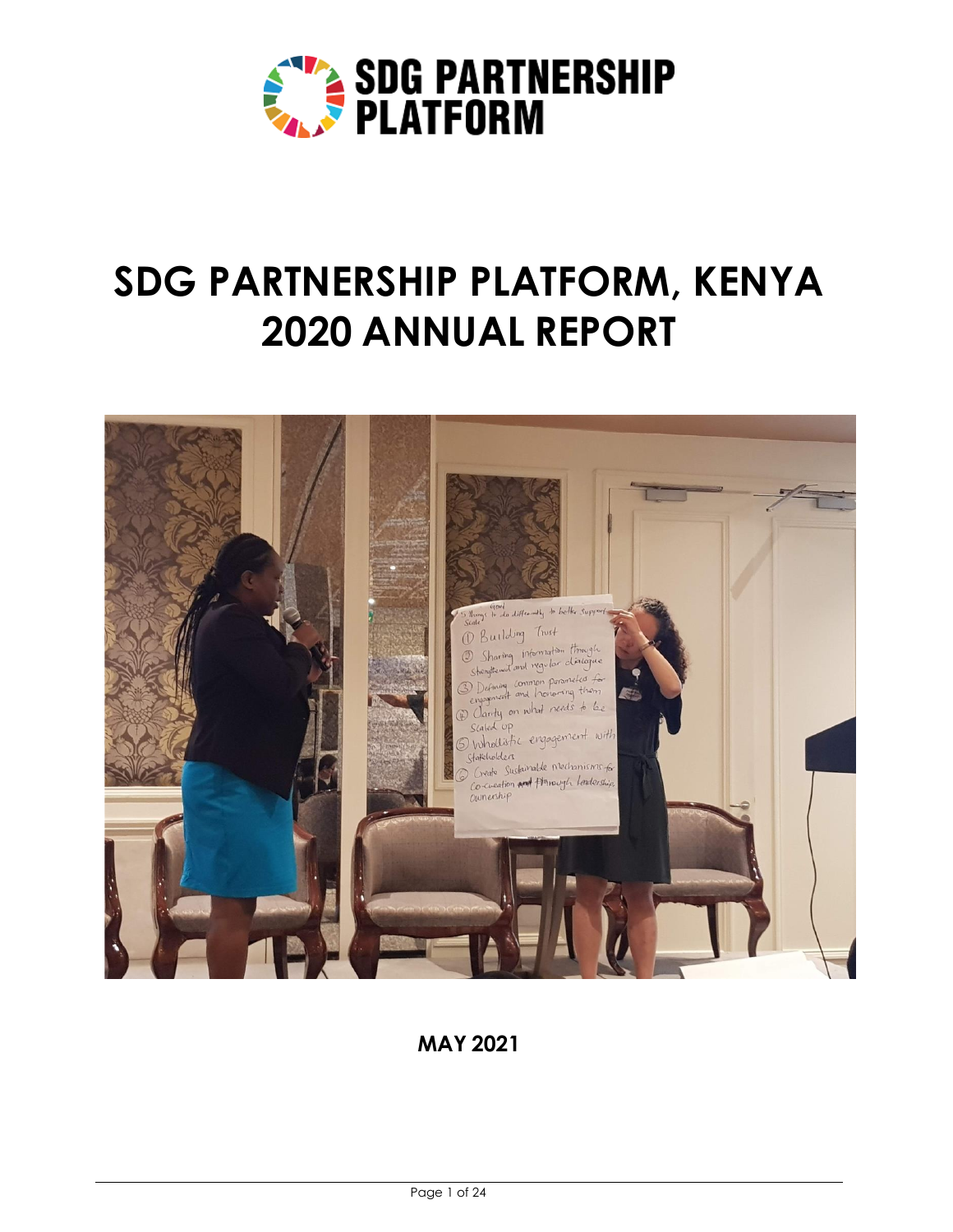

#### **EXECUTIVE SUMMARY**

After two years of building momentum, mobilizing partners, and an elaborate design process, the Government of Kenya announced in 2017 at the UN General Assembly, the establishment of the SDG Partnership Platform, Kenya (SDGPP).<sup>1</sup>

The Platform was established under the leadership of the Government of Kenya, and with the support of the UN System, development partners, and partners from the private sector and philanthropy.

The SDGPP has become a flagship initiative under Kenya's UNDCF 2018-2022<sup>2</sup> and received in 2018 global recognition from UNDCO and the Dag Hammarskjold Foundation as a best practice to accelerate SDG financing.<sup>3</sup>

The SDGPP convenes and connects leadership from Government, development partners, private sector, philanthropy, civil society, and academia to create SDG accelerator windows to catalyze SDG partnerships, financing and innovations in alignment with Government development priorities.

Primary Healthcare (PHC) has been the first window established with the goal of being a key driver towards attainment of Universal Health Coverage (UHC) in line with Kenya's SDG3 framework, Big Four Agenda <sup>4</sup>, and UHC roadmap.

Under the leadership of the SDGPP co-chairs, the Cabinet Secretary for Ministry of Health in Kenya, the Chair of the Council of Governors Health Committee, and the UN Resident Coordinator to Kenya, the PHC Window has established a Steering Committee which meets quarterly to jointly discuss and offer strategic guidance for the implementation of the Window's 5-year strategic plan.

The implementation of the PHC Window strategic plan is coordinated by the Platform's Secretariat and facilitated through SDGPP partners with comparative advantage to lead on specific SDGPP strategic support areas (e.g. World Bank and WHO are supporting the development of the Health PPP strategy and toolkit, UNDP is driving innovation through the SDG Accelerator Lab, and UNFPA leads on research, analysis, innovative financing and technical assistance to MOH and COG for private sector engagement for RMNCAH).

The Secretariat also coordinates the mobilization of necessary talent, expertise, and financial support from the SDGPP membership to collectively resource the implementation of its strategic plan. So far, partners contributed between September 2017 – December 2020 approximately \$7,655,000 of funding and in-kind support to the PHC Window for the implementation of its 5-year strategic plan.

As a result, and as this report will clearly show, key milestones have been reached over 2020:

• *Enhanced trust and understanding between public and private sectors partners.* This has been achieved through support to stakeholder forums, dialogues and workshops on the roll out of UHC, assessment on the needs and opportunities for PPPs and co-creation on enhancing PPP partnerships in the health sector.

<sup>1</sup> [https://gadebate.un.org/sites/default/files/gastatements/72/ke\\_en.pdf](https://gadebate.un.org/sites/default/files/gastatements/72/ke_en.pdf)

<sup>2</sup>[https://www.undp.org/content/dam/kenya/docs/unct/UNITED%20NATIONS%20DEVELOPMENT%20ASSISTANCE%20FRAMEW](https://www.undp.org/content/dam/kenya/docs/unct/UNITED%20NATIONS%20DEVELOPMENT%20ASSISTANCE%20FRAMEWORK%20(UNDAF)%20B5%20web.pdf) [ORK%20\(UNDAF\)%20B5%20web.pdf](https://www.undp.org/content/dam/kenya/docs/unct/UNITED%20NATIONS%20DEVELOPMENT%20ASSISTANCE%20FRAMEWORK%20(UNDAF)%20B5%20web.pdf)

<sup>3</sup> <http://daghammarskjold.se/wp-content/uploads/2018/06/UNDG-CountryStudy-Kenya.pdf>

<sup>4</sup> <http://www.president.go.ke/>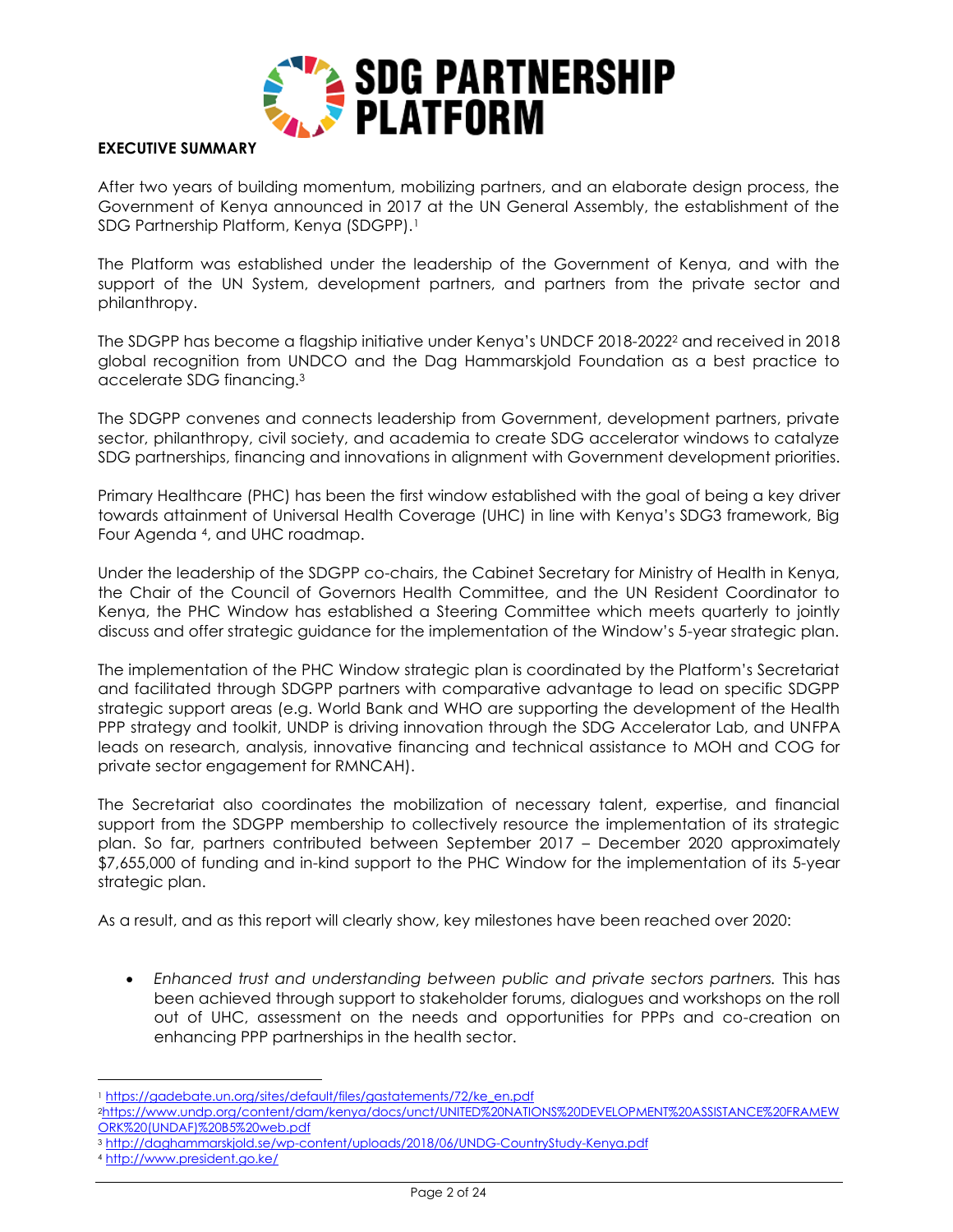

- *Enhanced government capacities to advance public private collaboration for PHC financing and delivery.* Amongst other activities, key results include support to the development of the Health PPP strategy and toolkit, initiating training of 140 people on the PPC Resource Guide, technical assistance to the MOH for refinement of PHC policies and strategies and transaction support to FCDC and LREB Blocs, Makueni and Isiolo counties on PHC PPP etc.
- *Innovative partnerships & financing mechanisms advanced for Kenya's Health domestic resource mobilization agenda.* Key achievements include technical support to the development of innovative models for integrated care delivery, local vaccine production, and Health Diagnostic Platforms.
- *Innovative solutions catalyzed to strengthen PHC delivery.* Achievements include support to multistakeholder platforms and expert panels, a review of digital health technologies, development of a digitized tool to identify beneficiaries of the UHC scheme and progressive steps including a proposal submission to unlocking \$7 million catalytic financing to launch World's first Adolescent Sexual Reproductive Health Development Impact Bond
- Support to the Government-led COVID-19 response in Kenya. This included co-founding the National Business Compact Against Covid-19 and providing technical and coordination support MOH, COG and FCDC for implementation of the Covid-10 response.
- *Launch of the Food and Nutrition Security Window.* The launch of the food and nutrition security window was successfully followed with outreach to potential funders, partnership building, and strategy development.

# **I. Purpose**

The SDG Partnership Platform's overall goal aims at contributing to the Government of Kenya's efforts to attain the SDG target 17.17: Effective public, public-private and civil society partnerships, building on the experience and resourcing strategies of partnerships encouraged and promoted in Kenya. More specifically, the SDG3 Primary Healthcare Accelerator Window's support is contributing to Government of Kenya's efforts in attaining the SDG target 3.8: Achieve universal health coverage (UHC), including financial risk protection, access to quality essential health care services, and access to safe, effective, quality, and affordable essential medicines and vaccines for all. Additionally, the SDGP Window 2 on Food and Nutrition Security contributes to following SDG targets: SDG1: No Poverty: Target 1.2, 1.5, 1.a; SDG2: Zero Hunger: Target 2.1, 2.2, 2.3, 2.4, 2.a; SDG5: Gender Equality and Empower all women: Target 5.a.1; SDG8: Decent Work and Economic Growth: Target 8.3, 8.10; SDG9: Industry, Innovation and Infrastructure: Target 9.2, 9.3; SDG 13: Climate Action: Targets 13.1., 13.a., 13.b; SDG17: Partnerships for the Goals: Target 17.1, 17.3, 17.16, 17.17

This goal is pursued through strategic efforts towards the following objectives:

- Enhanced trust and understanding between public and private sector to partner for financing and delivery of UHC
- Enhanced government capacities to advance public private collaborations for the financing and delivery of PHC.
- Innovative partnerships and financing mechanisms advanced in support of Kenya's domestic resource mobilization agenda for Health.
- Innovative solutions catalyzed to strengthen PHC delivery
- Increased **SDG-compliant investment** in nutrition-sensitive, climate proofed agriculture of USD 100 million in the next five years
- Increased **income and employment**, especially for women and youth, in the nutrition-sensitive agriculture sector and food system for 50,000 Kenyans (50% women; 30% youth)
- Increased access for 100,000 local consumers to **safe and nutritious foods**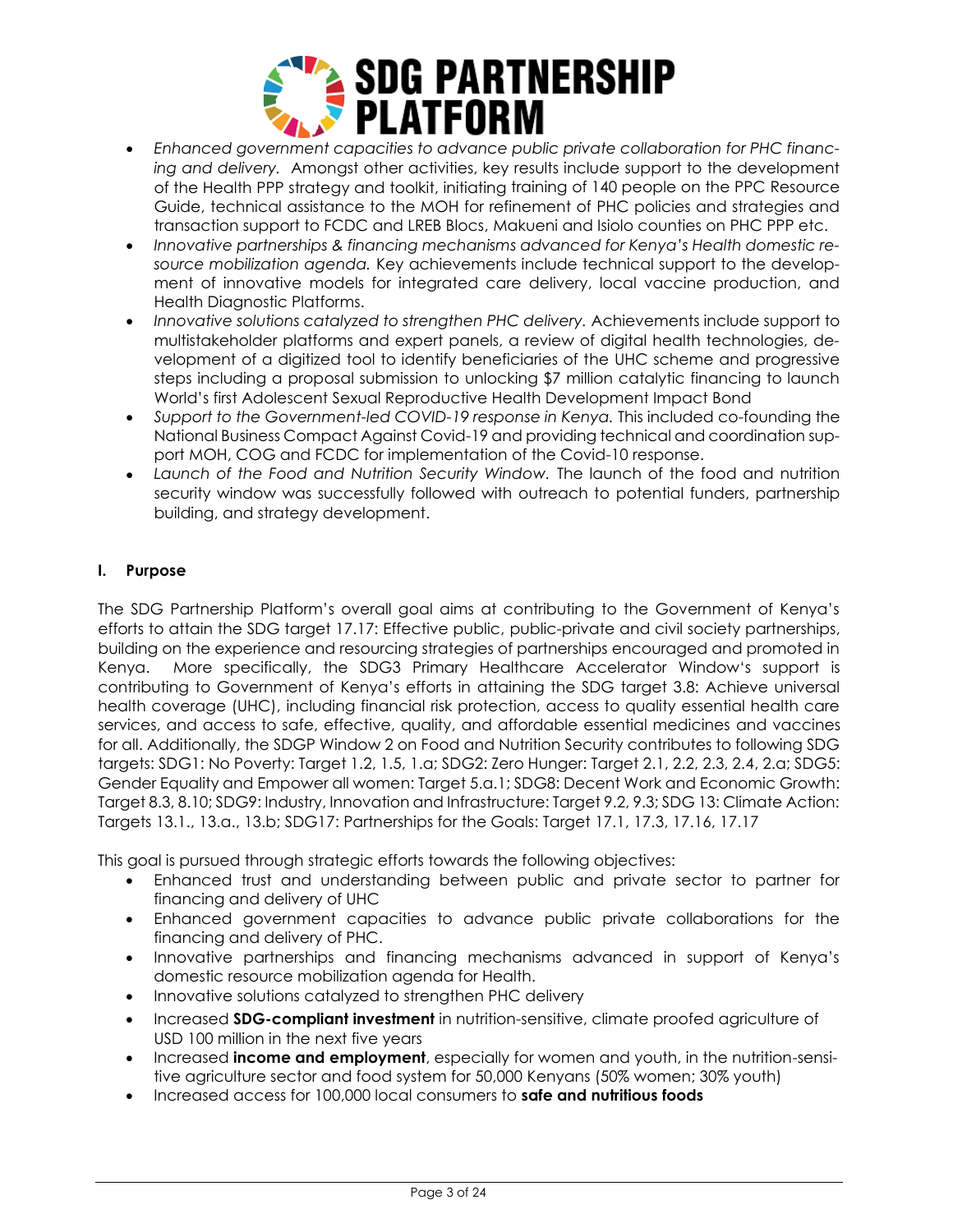

• Strengthened **policies, systems and structures at national and county levels** to help catalyze investments in the delivery of the Agriculture Sector Growth and Transformation Strategy (ASGTS), Kenya Food and Nutrition Security Policy, it's Implementation Framework (FNSP-IF), and Kenya National Nutrition Action Plan.

#### **II. Results**

#### i) **Narrative reporting on results:**

From January to December 2020 the following key results were achieved towards the following objectives:

#### *Enhanced trust and understanding between public and private sector to partner for the financing and delivery of UHC in Kenya*

The SDGPP supported five national and county-bloc stakeholder forums (e.g. National Health Summit, FCDC and LREB County Bloc Health Stakeholder Forums, and Isiolo County Health Stakeholder Forum) to enhance trust and understanding between key stakeholders on the UHC rollout and value of PHC PPPs for the same. The stakeholder forum selection was informed by ability to build on dialogues initiated by the Ministry of Health, County Governments, Kenya Healthcare Federation, and other partners in order to create synergies and avoid duplication, build on Health PPP processes ongoing at national, regional, or county levels as identified within the health PPP jointassessment conducted to inform the Health PPC strategy, while safeguarding regional representation.

The SDGPP facilitated over 20 other dialogues between national and/or county governments and key stakeholders, including private sector, to identify PHC partnership needs and opportunities.

The SDG Partnership Accelerator workshop was another key achievement hosted in collaboration with UNDESA, TPI, UNOPS, and UN Global Compact to enhance convergence, shared language and a common approach to partnerships.

In Kakamega, the SDGPP facilitated a Public-Private Sector Engagement Co-Creation Workshop which convened 31 representatives to increase engagement and community building between and amongst Kakamega County public and private health sectors, co-prioritize key maternal health and health system issues and related public-private sector engagement challenges and coproduce action plans for improving the prioritized challenges and identification of technical assistance needed to succeed<sup>5</sup>

#### *Enhanced government capacities to advance public private collaborations for the financing and delivery of PHC.*

Facilitated high-level dialogues between the Ministry of Health, Council of Governors, County Governments, Development Partners including the United Nations and private sector entities.

The SDGPP facilitated two high-level dialogues between the Ministry of Health, Council of Governors, County Governments, and Development Partners including the United Nations and private sector entities through its regular Steering Committee meetings<sup>6</sup> co-chaired by the Cabinet

<sup>5</sup> <https://r4d.org/news/improving-maternal-health-and-universal-health-coverage-in-kenya/>

<sup>6</sup> SDGPP PHC Window Steering Committees took place in May, September and December 2019, as well as September and December 2020.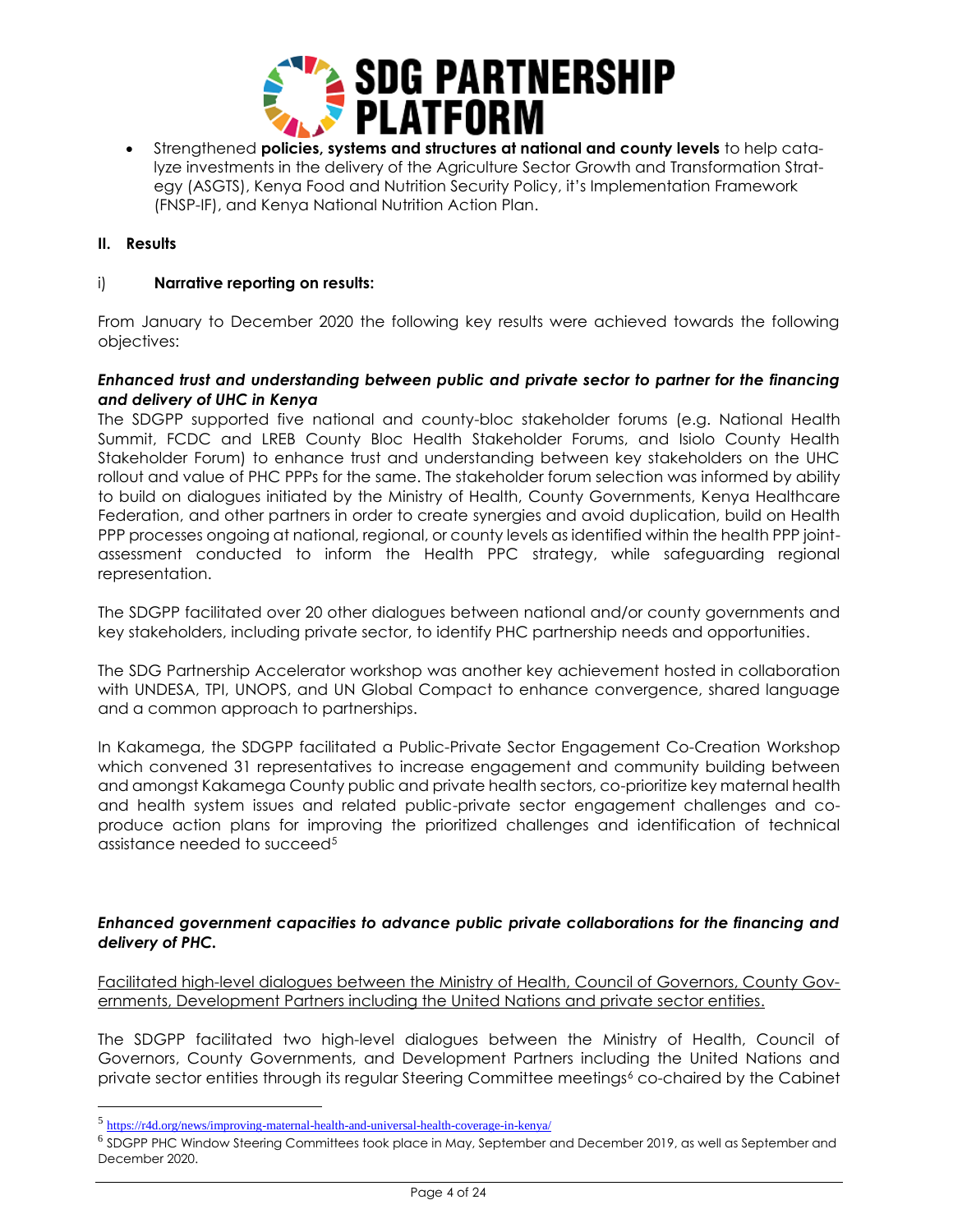

Secretary for Health, Chair of the Council of Governors Health Committee and UN Resident Coordinator. In addition to the leadership of UNH6, and KHF representing the local private sector, all Window investors<sup>7</sup> are represented in the Steering Committee to jointly discuss and agree on the strategies for advancing PHC PPPs, financing and innovations in Kenya.

Engaged government health officials, development partners and private providers and enablers to promote public participation in planning and decision-making through workshops

To further strengthen public private dialogue capacities, the SDGPP supported the organization of four Multi-stakeholder Health Forums engaging national and county government health officials, development partners and private providers and enablers to promote public participation in planning and decision-making and catalyze on potential and feasible opportunities for PPPs at primary care level for RMNCAH.

Supported development and dissemination of Health Public Private Collaboration Strategy, Guidelines and Toolkit through a series and variety of stakeholder engagements.

Health in Africa through SDGPP commissioned in 2019 a Health PPP assessment which addressed the following areas: identification of global, regional and country experience and evidence on innovative and appropriate PPP models for primary care

Reviewed existing policy and regulatory frameworks for PPPs in Kenya (many of which have been enacted post devolution) and their effectiveness in facilitating several types of private sector engagement;

The SDGPP identified tools required for different modes of contracting e.g. service level agreements, leasing, training of human resources, commodity and essential health products and technology etc. Moreover, SDGPP mapped the current state of public and private sector engagement at county level especially with regards to dialogue, inclusion in county AWPs, formal partnerships on service delivery etc.

Building on this assessment, a consultant came on board to provide "in-kind" expert support to the SDGPP for leading coordination and technical support to the Ministry for the development of the Health PPC strategy and toolkit. The Ministry of Health assigned a Health PPP Technical Working Group which with the support of the SDGPP engaged in two workshops, as well as a series of consultations with key stakeholder, to develop the draft Health PPP strategy, and Health PPP toolkit.

It was a highly inclusive and consultative process which delivered final documents that are in the endorsement channel by MOH and COG executive. Furthermore, the SDGPP facilitated design, layout and printing of the Health PPP strategy and toolkit for signoff by the Ministry of Health, and Council of Governors and be ready for rollout and dissemination. The Resource Guide has been transformed into an online training platform and is available with free access to all public officers and health entrepreneurs.

Built capacity of Ministry of Health, COG Health Secretariat and selected County Governments on the PPC strategy through workshops

The SDGPP supported the Ministry of Health in the organization of a Health PPP Toolkit Trainer of Trainer workshop. 13 trainers were trained selected by the Ministry of Health, Council of Governors,

<sup>7</sup>WB/GFF, Netherlands, Sweden, Switzerland, USAID, Merck for Mothers, Philips, J&J, AstraZeneca, Takeda, Safaricom, Huawei, McKinsey, Ford Foundation, Rockefeller Foundation, Conrad N. Hilton Foundation, CIFF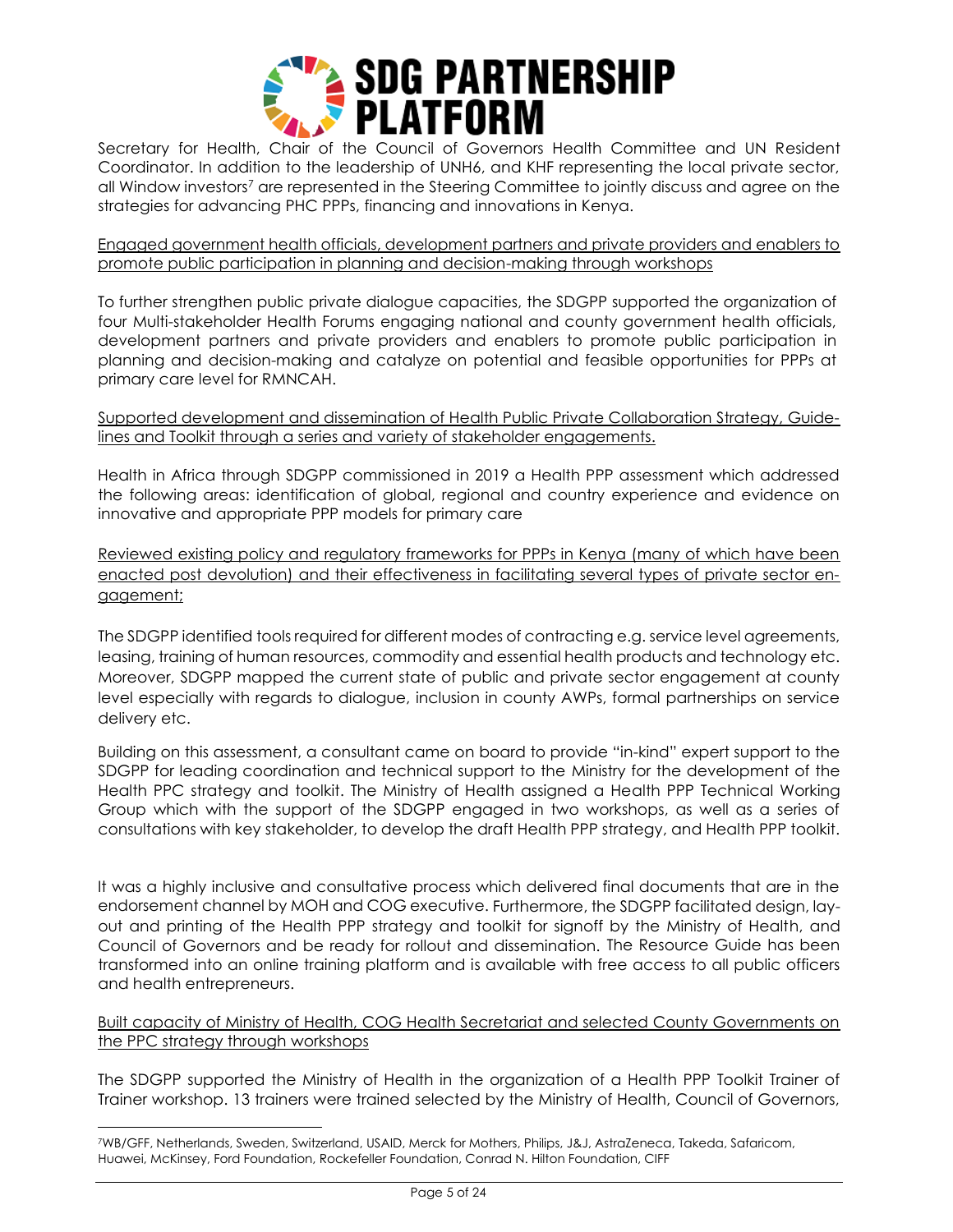

WHO, KHF and UN SDGPP membership.

Subsequently, three rounds of workshops took place. At the first workshop 25 participants were trained from the Ministry of Health, Nairobi Metropolitan Services, Kenya Medical Training College, KEMRI, NHIF, KCCB, SUPKEM and KHF. At the second workshop 24 participants from the County Governments of the Frontier Counties Development Council were trained. At the third workshop 42 participants from the County Governments of the Lake Region Economic Bloc were trained. In addition, the SDGPP was able to unlock support from Nuffic to customize the Health PPP toolkit online allowing free access to it for Health Public Officers as well as Health Entrepreneurs.

Finally, the SDGPP supported the National Treasury in undertaking a capacity assessment on the Treasury PPP Unit and make recommendations to the Cabinet Secretary on how to strengthen its effectiveness, taking into consideration policy and legislative aspects, PPP Unit structure and functions, as well as implications for staffing levels, budgets, and other relevant support structures.

#### Support to Health Sector Intergovernmental Forum

The SDG Partnership Platform provided facilitation, planning and coordination support to the Ministry of Health for the 14<sup>th</sup> Health Sector Intergovernmental Forum on UHC, which took place in Mombasa in October 2020. The main aim of the Forum was to sensitize County leadership including 47 County governors and County Executive Committee Members for Health on UHC. The UHC Yearbook and the Health Sector Partnership and Coordination Framework were launched.

#### Research and Policy Analysis Support to the MOH

This has been ongoing in collaboration with the MOH through the Division of Primary Healthcare (PHC) and the Duke Innovations in Healthcare (IIH) team. Progress made in the year 2020 includes:

- Development of a scored criteria for assessing PHC innovations
- Assessment of 241 Innovations to determine if they fit the PHC criteria
- Scoring of 71 innovations
- Drafting of 8 case studies to be included in the research brief
- Engagement with the PHC committee of experts for their input

#### *Innovative partnerships and financing mechanisms advanced in support of Kenya's domestic resource mobilization agenda for Health.*

To advance strategic partnerships, the SDGPP Coordinator together with the Resident Coordinator undertook a joint Government of Kenya – UN mission to the USA from January 21st to 28th 2020 to engage with a diverse range of selected strategic partners from Silicon Valley. Big-data, technology, innovation, and blended financing are critical to advance our development agenda

in Kenya through the new pathways built and commitments mobilized. The mission's main objective was to harness the potential of partnerships, financing, and innovations for the delivery of the Government of Kenya's Big Four Agenda, Vision 2030, and the Sustainable Development Goals (SDGs). The ability to thrive and become a global leader will be down to harnessing the immense opportunities Kenya has, coupled with building deep and meaningful partnerships with global partners like the UN and other private and development sector players across the world<sup>8</sup>

<sup>8</sup> Mission to Silicon Valley: [https://kenya.un.org/sites/default/files/2020-03/Mission%20Report%2C%20USA%2C%2020%20-](https://kenya.un.org/sites/default/files/2020-03/Mission%20Report%2C%20USA%2C%2020%20-%2028%20January%202020.pdf.pdf) [%2028%20January%202020.pdf.pdf](https://kenya.un.org/sites/default/files/2020-03/Mission%20Report%2C%20USA%2C%2020%20-%2028%20January%202020.pdf.pdf)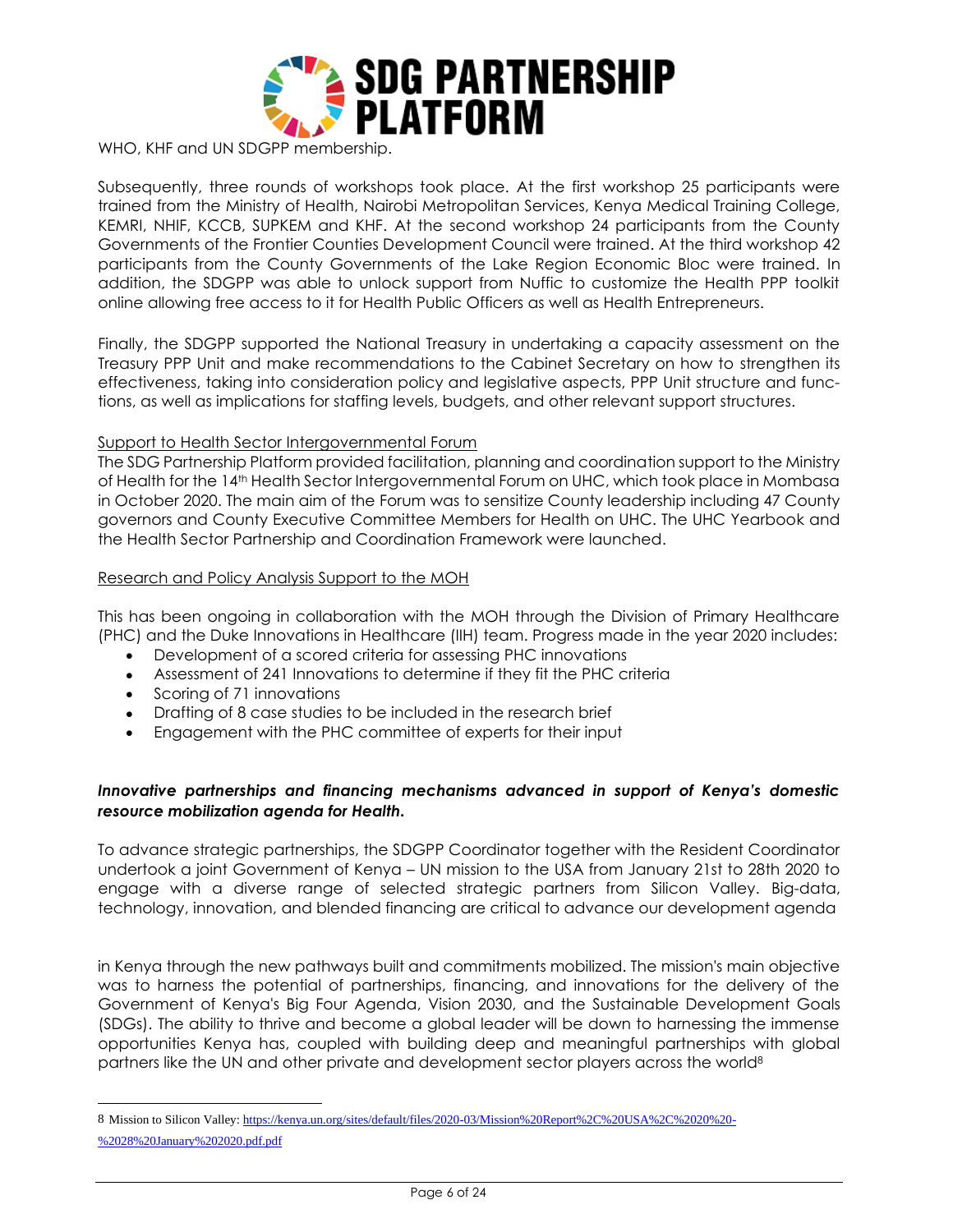

An investment pipeline of approximately \$150 million is currently being curated of which selected investments and partnerships expected to come to fruition in 2020/21/22. This pipeline has been identified after thorough needs assessment, market research, diagnostics on new pathways to financing (e.g. innovative public financing (such as "robin-hood taxes", levy of mobile money transactions) blended financing, Islamic financing etc.) screening of over 100 investment opportunities, and facilitating continues multi-stakeholder dialogues to drive an ecosystem approach<sup>9</sup> for cocreating solutions and building partnerships.

Additionally, work began on the SDGPP website, newsletter and social media toolkit in partnership with Phoenix Design Aid, the consultant providing design and technical support for this endeavor. The website is expected to launch in mid 2021, to be followed by a regular newsletter and greater social media engagement.

SDGPP has been offering technical and coordination support to MOH and Philips in the establishment of a Euro 100 million Africa Primary Healthcare "Tip the Scale Fund" with a strong focus on Kenya hopefully to be launched early next year. The fund invests in developing, piloting, and largescale roll out of innovative, integrated care delivery models; with a unique 'double blended' mix of impact investment capital, development and technical assistance grants and donor/government payments for achieved health outcomes at the project level enables maximal social impact at acceptable risk return metrics.

Technical and coordination support towards the establishment of a local vaccine production facility (\$30 million investment). The Government of Kenya is keen to expand local manufacturing of pharmaceuticals (including vaccines), devices, and medical supplies and equipment. Towards this goal, a partnership proposal has been received by the Government of Kenya from Dawa Ltd. in collaboration with Merck KGaA to establish a human vaccine production plant in the country in partnership with the Government. The feasibility study is envisioned to include a thorough market assessment and inform detailing of a Public Private Collaboration proposal as well as further actions, including potential contract negotiations. Moreover, as a pilot, this process will form a great learning experience for future PPP arrangements for unlocking investments, forming the basis for best practices going into the future. This process therefore will have a strong capacity and knowledge building element and all relevant Government institutions will have a seat in the TWG to assure all views are being considered, and that the partnership is being established collaboratively with due process under given regulatory frameworks. There is high level political support from lessons learnt during the COVID-19 pandemic to build local manufacturing capacity and self-reliance on supply chains.

Catalytic support to the Africa Health Diagnostic Platform (AHDP). EIB is the financing partner of AHDP, where the Gates Foundation has funded CHAI to conduct the feasibility work. CHAI concluded feasibility work on how to advance lab & diagnostics services in Kenya through Public Private Collaboration and gained interesting insights on what opportunities Kenyan counties may have. Work is underway to explore different blended financing instruments to get ready for hopefully transacting first partnership arrangements. Building on the successes and lessons coming from these initial arrangements, there is potential to build a model / facility for national roll-out to improve lab & diagnostics services country wide.

Technical assistance accorded to Johari Beads initiative with the aim of scaling and sustaining this initiative against FGM/C through creation of a locally owned shared-value e-commerce model.

<sup>9</sup> [http://www3.weforum.org/docs/WEF\\_Health\\_Systems\\_Leapfrogging\\_Emerging\\_Economies\\_report.pdf](http://www3.weforum.org/docs/WEF_Health_Systems_Leapfrogging_Emerging_Economies_report.pdf)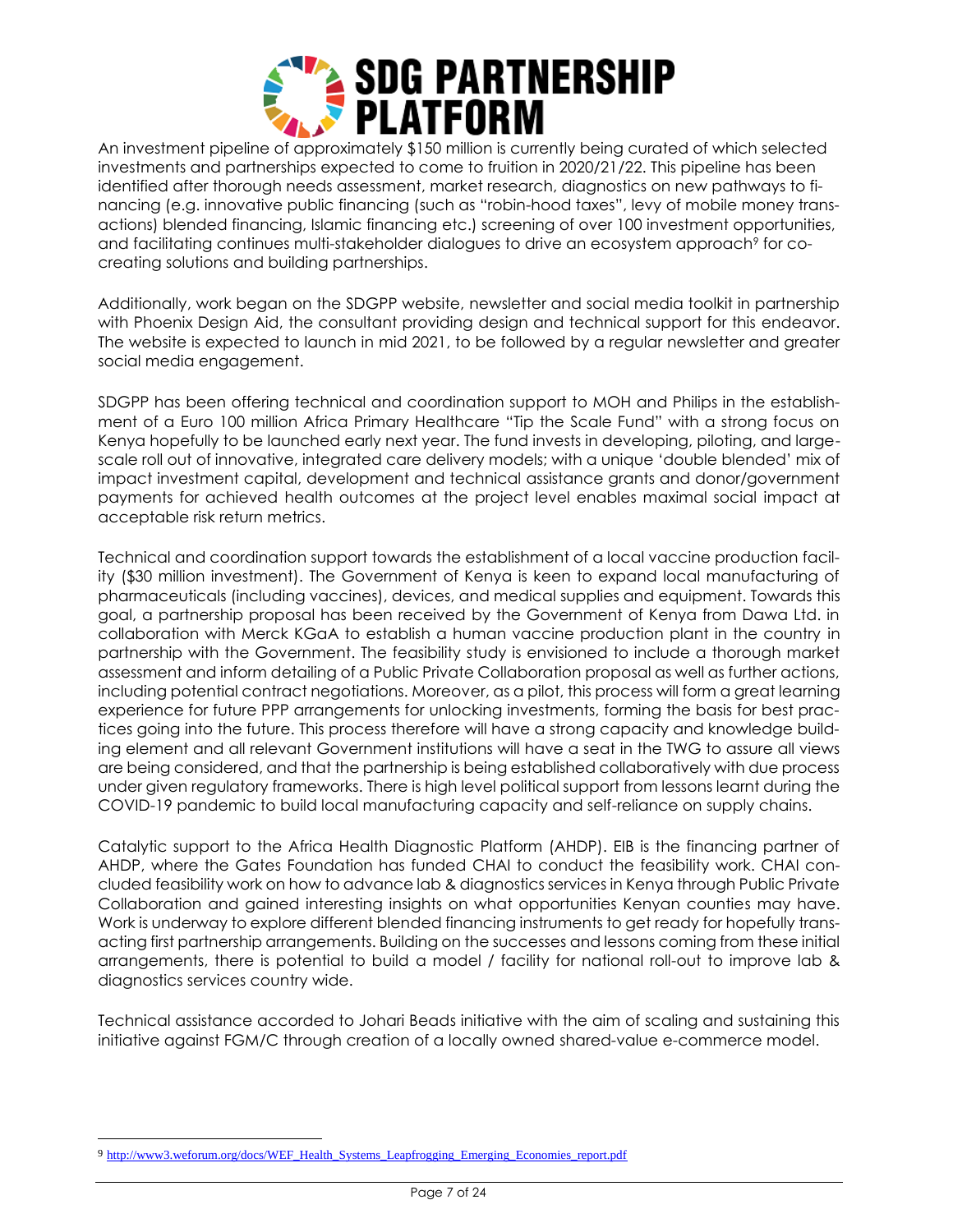

Facilitation of strategic engagements with Zipline, Zenysis, Merck for Mothers, and other investors to catalyze additional high-impact PHC partnerships and financing for Kenya

The SDGPP initiated providing transaction support to Isiolo and Makueni county on PHC PPP.

# *Innovative solutions catalyzed to strengthen PHC delivery*

Provided coordination support to set-up the RMNCAH-N Multi-stakeholder Platform which seeks to provide advisory, oversight, coordination, guidance, advocacy, and accountability for Kenya's efforts to improve RMNCAH-N services and health outcomes. The platform has representation from enabler ministries, county governments, development partners, private sector, professional bodies and youth organizations

Supported the Council of Governors in mapping partners supporting RMNCAH activities across the 47 County governments to enable better analysis of gaps in terms of distribution. The findings inform counties to make need-based decisions in strengthening RMNCAH programs.

Facilitated research in support of the MOH-led PHC Expert Committee on the potential of innovation for delivery of PHC - including through Primary Care Networks (PCNs) with the following deliverables: Case studies on innovative models for PHC; a research brief on adaptation of promising PHC models and bundled innovations in Kenya; and a policy brief on Creating an Enabling Environment for Scaling Primary Health Care.

Supported the Government of Kenya to broker a Strategic Partnership with the Center for Effective Global Action at the University of California, Berkeley, the Rockefeller Foundation, and the UN Family in Kenya to inspire future action and support for the delivery of Kenya's Big Four agenda, including UHC. The SDG Accelerator Lab in Kenya, powered by UNDP, is at the heart of this partnership and envisioned to become the innovation engine for all the SDGPP Innovation efforts.

Conducted a review of the status of digital health technologies in Kenya and recommended a roadmap for supporting their large-scale adoption. Findings are being disseminated for discussion and follow up.

Together with Ministry of Labor and Social Protection, KNBS, COG, AMREF and CHAI developed a digitized tool to identify beneficiaries of the UHC Scheme

- o Mobilization of Counties to identify poor and vulnerable households to the UHC Scheme
- $\circ$  Supported Health Financina Division in the virtual TOT for Nakuru and Kiambu County health teams on the digitized identification tool to register beneficiaries

#### The World's First Development Impact Bond for Adolescent Sexual/Reproductive Health and Riahts

In partnership with UNFPA, WHO, and UNAIDS, SDGPP led the development of a proposal for the World's first Development Impact Bond for Adolescent Sexual and Reproductive Health to the Joint SDG Fund. The concept builds on a DIB model designed in 2019 by CIFF and DFID with support of the SDGPP and will lever an initial outcome fund tranche of \$6.4 million committed by DFID with CIFF as anchor investor. The Joint Program seeks to address the problem of teenage pregnancy and HIV infections among adolescents by leveraging on strategic private-public sector partnerships and unlocking resources from various sources towards the aforementioned SDG targets.

The concept note submitted was selected out of 155 proposals globally. A sub-sequent full-fledged proposal was developed to unlock \$6 million DIB outcome fund for scaling up ASRH services to adolescent girls through a mobile platform called In Their Hands. The program will deploy the use of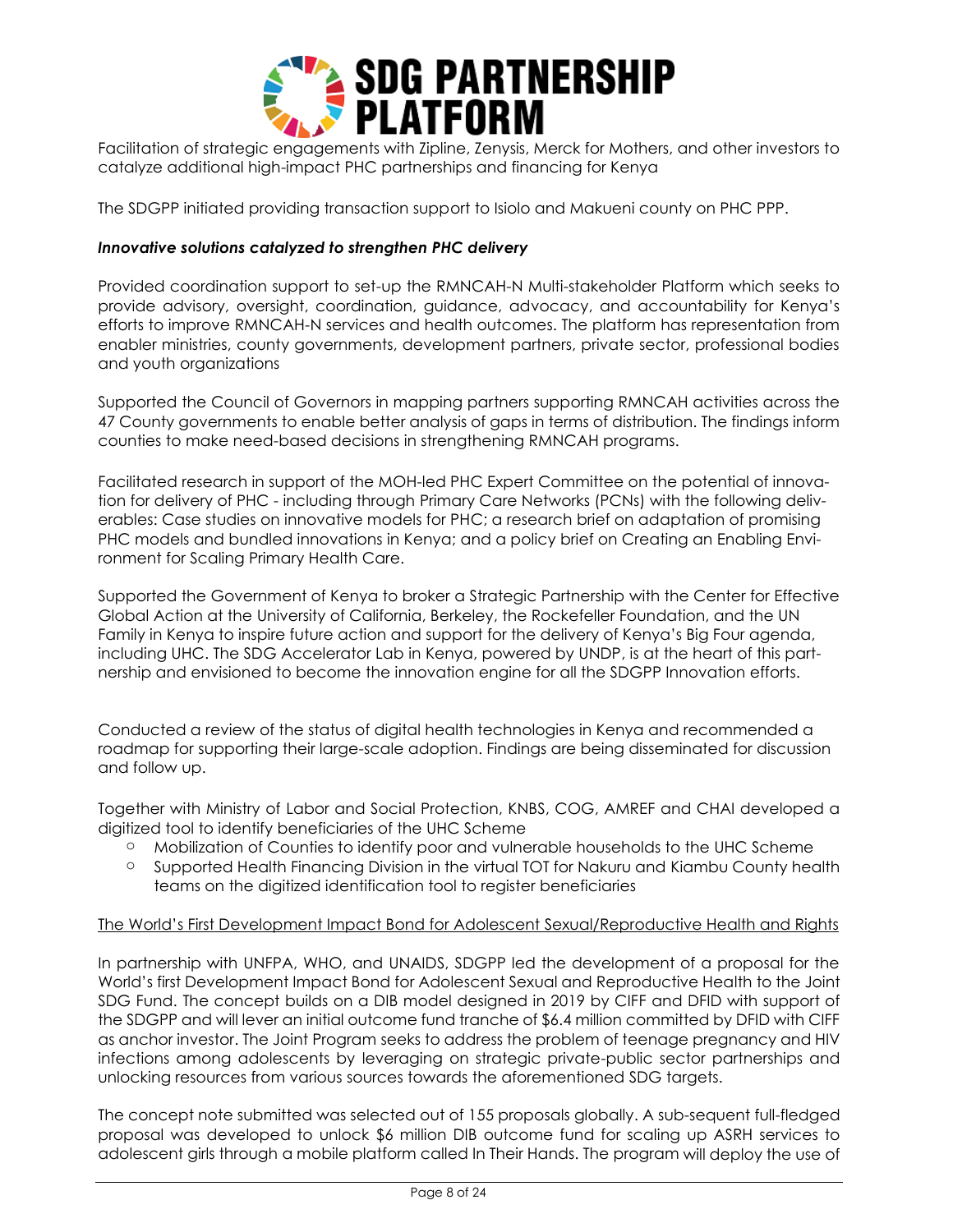

technology to reach adolescents, especially those who are disadvantaged, with critical lifesaving information and services. In the review, the proposal was among the final candidates and was approved a grant of 100,000 USD to refine the proposal for resubmission in October 2021. If then approved, the program has a potential to reach 200,000 additional girls in 19 counties with a high burden of teenage pregnancy and new HIV infections with SRHR and HIV services.

# *Launch of the Food and Nutrition Security Window*

- Launch of the SDGPP W2 on Food and Nutrition on Feb 26, 2020 with CS Agriculture and key stakeholders including FAO, IFAD, WFP, UNIDO, KEPSA and KNCCI, representing some 400 sector members and actors.
- Development of a program document that would provide an overall five-year strategy for the implementation of activities under this window. Under this program document the overall objective of the Food and Nutrition Security Window.
- Co-creation of the Agriculture Sector Network (ASNET), bringing together the Private Sector players involved in the agriculture sector.
- Consultant to ensure adequate technical capacity for securing significant funds from new sources, incl. the Swedish Government. Further proposals have been created for IFAD and UNCDF, while active multilateral and bilateral discussions are taking place for additional opportunities.
- Anchoring of SDGPP in financial and philanthropic networks, including the National Advisory Board for Impact Financing Task Force (NAB-TF) being established with SDGPP leadership and global GSG support, as well as the Finance, Trade and Investment Network (FINTRINET) acting as an umbrella organization of Private Sector and Development Partners on post-COVID19 economic recovery and long-term growth and transformation.

During this period of implementation, there are a number of challenges that have been faced by the Platform. The first has been in the process of fund flow which has necessitated the utilization of alternative budgets to ensure SDGPP W2 has been able to deliver on the activities detailed above, with a commitment for cost-recovery once the funds originally earmarked for the activities have been received. There have been a number of administrative delays in the receipt of the funds by the Implementing agencies. This situation has been further compounded with the COVID-19 situation which has made challenged the implementation of some activities.

# *Support to the Government-led Covid-19 response in Kenya*

The SDGPP in collaboration with the Private Sector established the Finance, Trade and Investment Network (FINTRINET) in early 2020 as a response to COVID-19. With the SDGPP as the Deputy Chair, it is a partnership project between National Government, County Government, the Private Sector and Development Partners on post-COVID-19 economic recovery and also long-term growth and transformation up to 2030. The first three years will focus on COVID-19 economic recovery while the next seven years will focus on accelerated growth and transformation. It will focus on mainstreaming and upscaling ten economic sectors: agriculture, construction, real estate, manufacturing, health, wholesale and retail, ICT, tourism and nature, financial services and transport and logistics. Expected national outcomes include: economic recovery in three years from 2% to 6% GDP growth, creation of 1.5 million new jobs every year, increasing private capital for Kenya's development and reducing pressure on the National Treasury and establishing Kenya as a major export economy and strong Middle-Income Nation.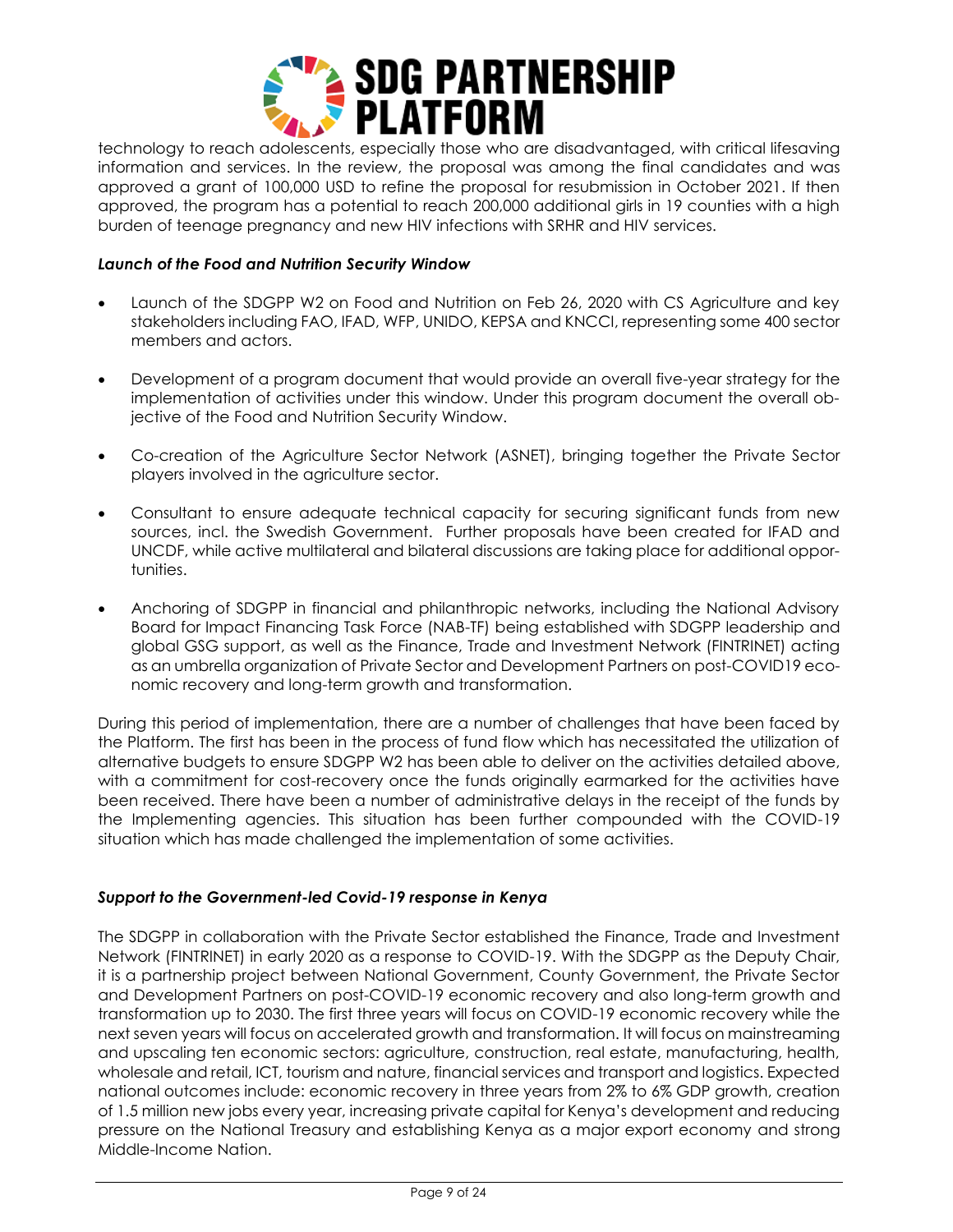

The SDGPP repurposed budget and mobilized additional SDGPP membership support for the Government-led COVID-19 response. Philips, AstraZeneca, McKinsey, Huawei and other SDGPP members have all come through offering financing and in-kind goods and services in support of Kenya's fight against COVID19

All seven SDGPP team member are providing technical and coordination support to MOH, COG and FCDC for implementation of the COVID-19 response, in particular in areas of partnership coordination, resource mobilization, and innovation (e.g. robotics, COVID-19 WhatsApp applications, and COVID-19 digital Behavior Change Communication).

The SDGPP also co-founded the National Business Compact on Coronavirus – for further details, see the Case Study below.

# **Case Study - NBCC for Covid-19 Response**

The SDGPP has co-founded the National Business Compact against COVID-19 (NBCC) to catalyze local private sector action in support of the government response. Between Mid-March and Mid-June significant support had already been mobilized with great results: 3240 handwashing stations set up in over 43 counties reaching approximately 7.4 million people per month with over 149,000 bars of soap. TV ads with key influencers in 45% of Homes in Kenya (1.8 million households) and billboards across the entire country reaching 10 million out of home. Additionally, a puppets series in local languages aired across the country on key national TV stations.

The NBCC focuses on commitment to impact and long-term behavior change to prevent disease spread, adherence to sustainable market-based solutions, transparency and contribution to the global effort through best practice sharing, and a collaborative and inclusive approach, commitment to coordination by pooling resources and leveraging existing platforms.

We are seeing three main types of national-level collaboration. First, new coalitions are being created that bring together government, companies, civil society, and international organizations. The National Business Compact on Coronavirus in Kenya, profiled in this toolkit, is one exciting example. Collaborations between businesses, citizens, and governments have raised millions of dollars in financial and in-kind donations, helped to spread information on sanitary measures, built public health facilities, and called for action not only against the emergency but also in favor of a better future. Cash and in-kind donations fell into four buckets – firstly, a unified platform of communication which totaled approximately \$448,690, secondly, scaling up of hygiene facilities which totaled approximately \$400,000, thirdly, emergency support to the Ministry of Health which totaled \$65,000 and finally miscellaneous expenses including branding and secretariat support which totaled approximately \$48,000.

This new Kenyan platform has mobilized key hygiene brands and communications platforms to work with the Kenyan Ministry of Health, the UN, Amref and other partners to distribute hygiene products, build handwashing facilities, and spread reliable and accurate public health information. It is also raising funds from citizens and businesses to make essential products available to the most in need. Discussions are ongoing to support this initiative into 2021 as the fight against Coronavirus continues.

# **Delays in implementation, challenges, lessons learned & best practices**

The COVID-19 pandemic which brought much of the world to a standstill in early 2020 had a drastic impact on rollout of the workplan for 2020. The Kenyan Ministry of Health, County Governments, and many development partners and key stakeholders have been deeply engaged in the COVID-19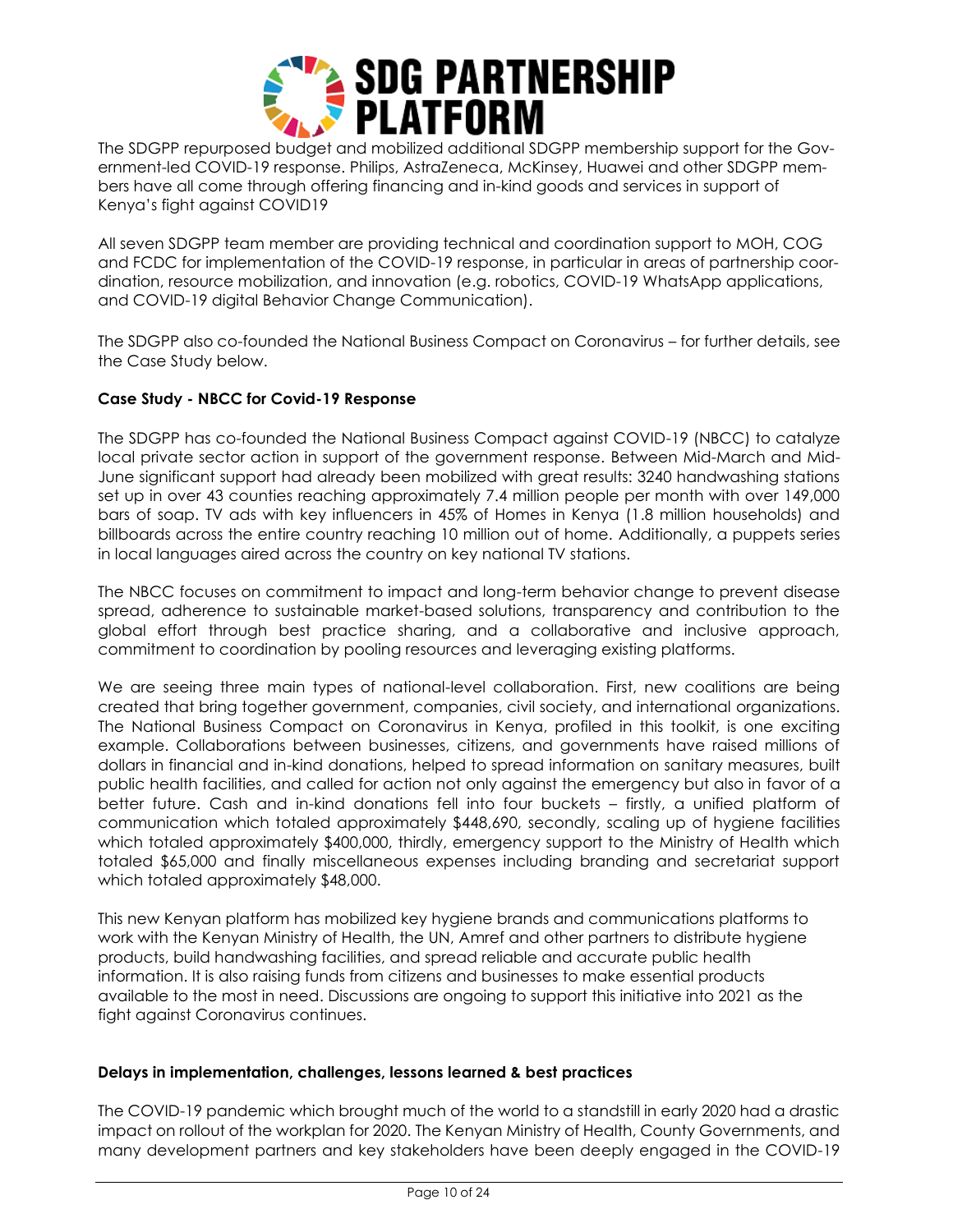

response in the Country taking up the majority of their time. However, the Platform adapted and worked around the constraints posed by COVID-19, shifting trainings to virtual platforms and so on. The Platform also engaged with a number of specific initiatives generated in response to COVID-19 such as FINTRINET and the National Business Compact on Coronavirus. A relatively small number of activities will need to be rolled over to 2021 largely due to COVID-19 – a total of \$145,000 has been requested to be rolled over for UNFPA implementation in 2021.

The Health PPC strategy was the first of its kind in Kenya. The strategy will guide the advancement of PPC moving forward but given the limited data and capacities available, as well as evolving nature of work and the huge variations in the needs and project priorities across contracting authorities (including counties), it was not possible yet to develop a solid M&E framework, nor costed workplan for the implementation of the strategy.

Finally, and at the operational level, the SDG Partnership Platform's novel approach requires risk appetite and flexibility within the United Nations system to advance innovation so the UNCT can balance the demand for concrete results with experimentation, trial and error. One main impediment is that legal and administrative restrictions and obstacles slow internal processes. This may stem from the fact that current operational and financial frameworks were set up at a time when overseas development assistance through grants was the norm and they have not been fully adapted to newer financing models under the UN Reform's aspirations to lead on SDG Funding to Financing transitions championed by the UN Secretary General.

Some of the best-practices applied by the SDGPP to address the challenges described above are:

- 1. 1.National and Sub-National Ownership:
- The SDGPP is owned locally and addresses needs on the ground and promotion of a country led and country owned systems approach, in which public authorities are strengthened in their capacity to plan, manage, monitor and report on priority interventions.
- The SDGPP focusses on systems strengthening efforts and use of institutional infrastructure for program implementation (rather than establishing parallel systems).
- The SDGPP co-creates under the leadership of the Government together with key partners from private sector models aiming to offer greatest value for money, based on research and evidence, so that national and county governments can scale up these approaches beyond the program period.
- The SDGPP invest in advocacy and policy dialogue with governments, communities, and partners to build trust and understanding and to sustain relevant achievements.
- 2. A common agenda: SDGPP Partners have a shared vision for change and a joint approach to solutions. This not only helps aligning efforts but also defines partners commitment and determines how information will be shared within and outside the group. The agenda takes each partner's perspective and interests into consideration to ensure adequate incentivization.
- 3. A shared measurement system: SDGPP Partners have determined how success will be measured and reported and set each other on annual base milestones and targets to be achieved.
- 4. Mutually reinforcing activities: diverse partners are engaged in mutually reinforcing activities. Each focuses on what it can do best. Typically, initiatives would be developed from multiple working groups, each addressing a complementary aspect of the development issue.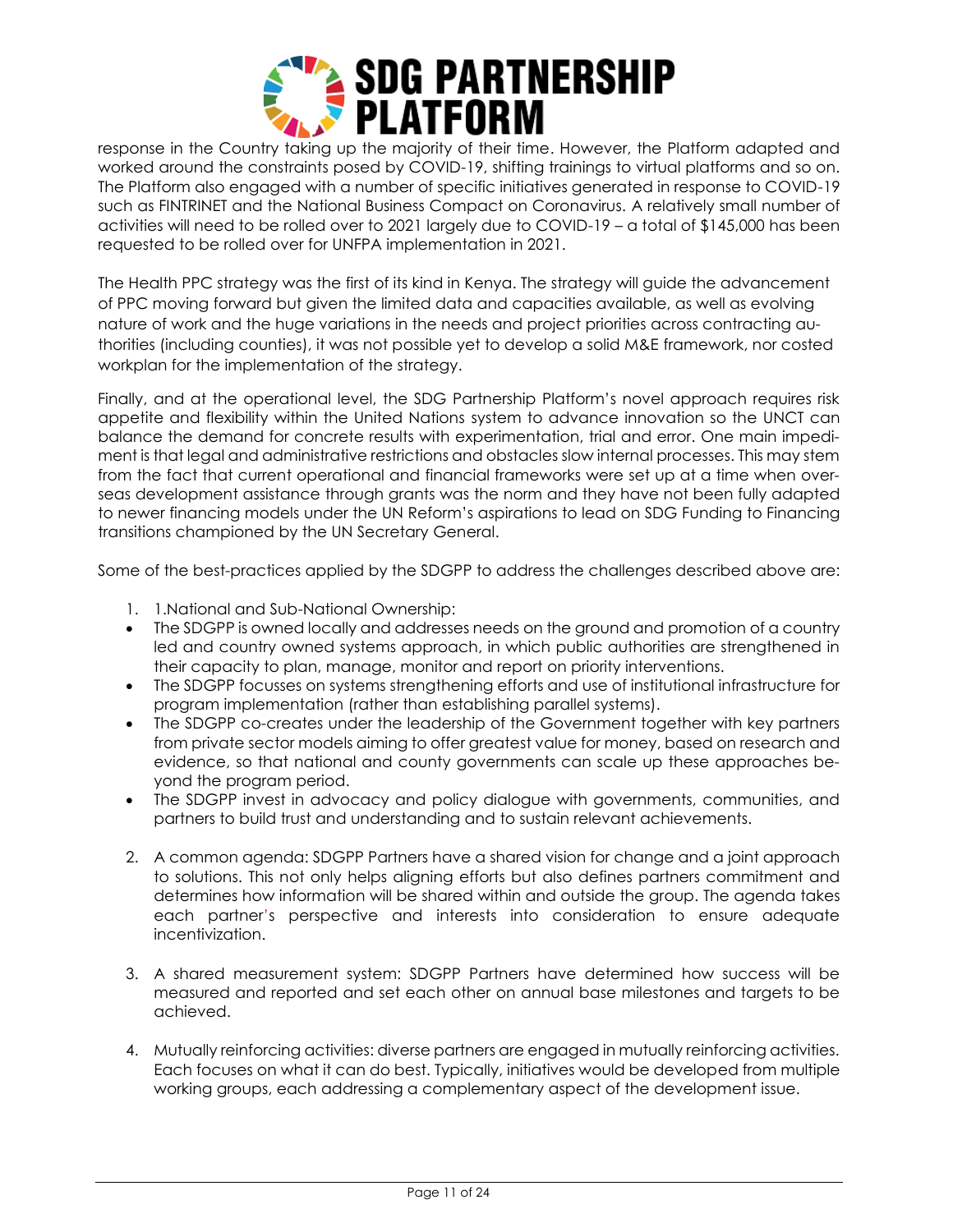

- 5. Constant communication: All partners engage in frequent and structured communications to build trust and coordinate mutual objectives. Monthly updates are shared with Steering Committee members and the Steering Committee meetings on quarterly base.
- 6. Dedicated backbone support: The Secretariat the "backbone" of the program— guides the Steering Committee in pursuing common goal and objectives, as well as provision of strategic oversight in implementation of strategy, activities, measuring impact, communicating results and expanding the resource and partnership base.

As a result of all of this, the Platform has become a Government of Kenya UNDAF (2018 – 2022) Flagship initiative and received global recognition from UNDCO and the Dag Hammarskjold Foundation as a best practice to accelerate SDG financing<sup>10</sup>. Subsequently, and catalyzed by its learnings, the Platform upon the request of the Government of Kenya is activating new windows to support thematic SDG clusters under Kenya's "Big Four" agenda commencing with food security and nutrition launched on 26 February 2020.

<sup>10</sup> <https://www.daghammarskjold.se/publication/unlocking-sdg-financing/>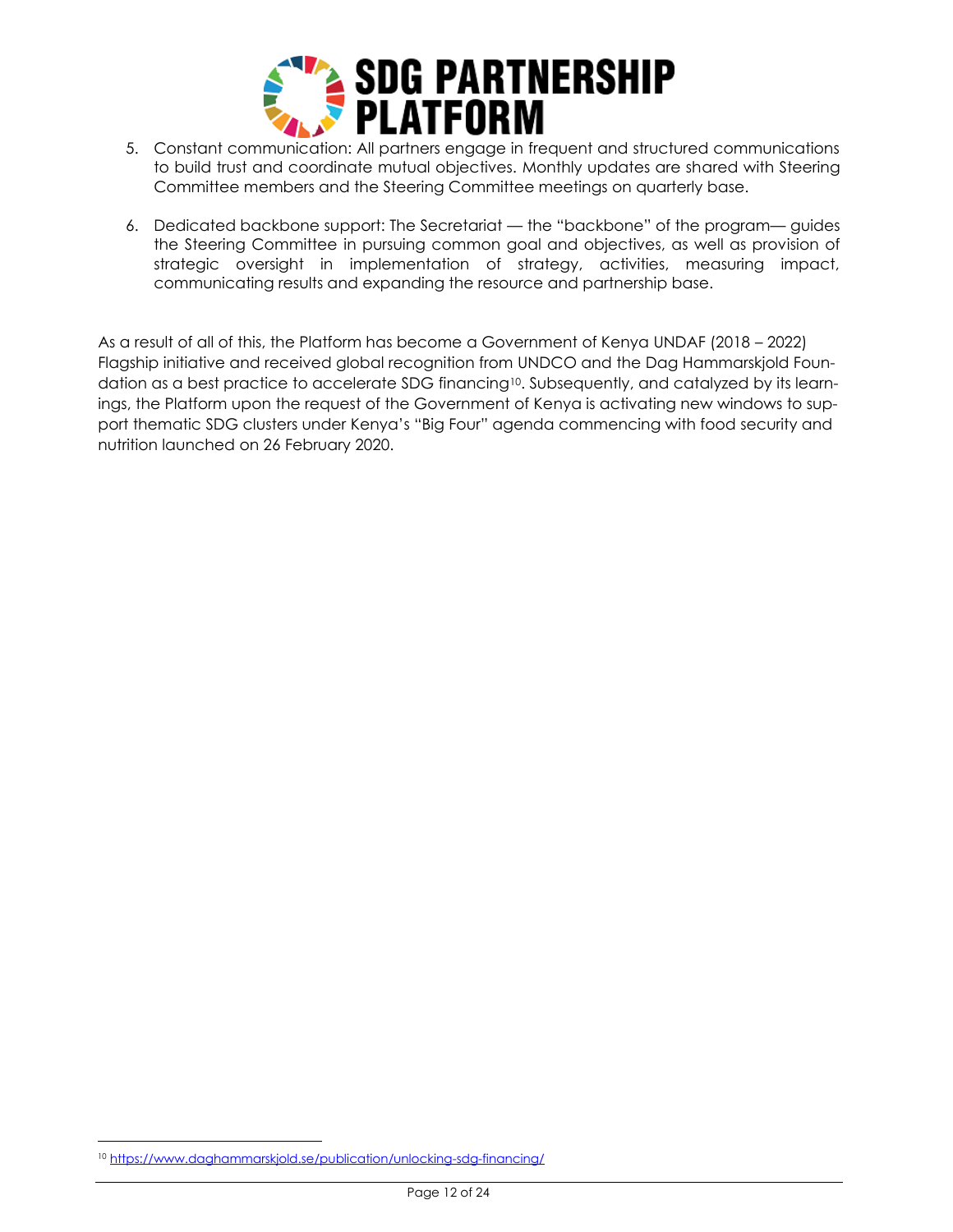

# **Indicator Based Performance Assessment:**

| Workplan output                                                                                                                      | Targets 2020                                                                                                                                                                                                                                                                                           | <b>Achievements 2020</b><br>Progress                                                                                                                                                                                                                                                                                                                                                                                                                                                                                                                                                                                                                                                                                                                                                                                                                                                                                                                                                                                                                                     |  |  |
|--------------------------------------------------------------------------------------------------------------------------------------|--------------------------------------------------------------------------------------------------------------------------------------------------------------------------------------------------------------------------------------------------------------------------------------------------------|--------------------------------------------------------------------------------------------------------------------------------------------------------------------------------------------------------------------------------------------------------------------------------------------------------------------------------------------------------------------------------------------------------------------------------------------------------------------------------------------------------------------------------------------------------------------------------------------------------------------------------------------------------------------------------------------------------------------------------------------------------------------------------------------------------------------------------------------------------------------------------------------------------------------------------------------------------------------------------------------------------------------------------------------------------------------------|--|--|
| 1.1 Technical support<br>provided to review policies<br>and regulations to optimize<br>public private collaboration<br>for health.   | Enhanced trust and understanding<br>between key stakeholders to support UHC<br>rollout and potential PHC PPP through<br>support to at least 10 health stakeholder<br>forums/public private dialogues                                                                                                   | Supported more than 10 health stakeholder webinars and forums to enhance trust and<br>understanding between public and private sector and explore opportunities for public-private<br>partnership                                                                                                                                                                                                                                                                                                                                                                                                                                                                                                                                                                                                                                                                                                                                                                                                                                                                        |  |  |
| 1.2 National and County                                                                                                              | Enhanced MOH leadership and capacities                                                                                                                                                                                                                                                                 | Health PPC strategy finalized                                                                                                                                                                                                                                                                                                                                                                                                                                                                                                                                                                                                                                                                                                                                                                                                                                                                                                                                                                                                                                            |  |  |
| Government capacities built<br>to steward private sector<br>engagement for health                                                    | to steward PHC PPP through finalization and<br>implementation of Health PPP strategy and<br>refinement of PHC policies and practices                                                                                                                                                                   | Support provided to development of PCN guidelines and other technical documents<br>Support to MOH crisis communication                                                                                                                                                                                                                                                                                                                                                                                                                                                                                                                                                                                                                                                                                                                                                                                                                                                                                                                                                   |  |  |
|                                                                                                                                      | Enhanced capacities of at least 80 public<br>officers to facilitate PHC PPP through<br>training in Health PPP toolkit                                                                                                                                                                                  | PPC training toolkit developed. 12 TOT trained and 80 representatives from MOH CoG, SAGAs<br>counties and KHF                                                                                                                                                                                                                                                                                                                                                                                                                                                                                                                                                                                                                                                                                                                                                                                                                                                                                                                                                            |  |  |
| 2.1 Evidence-base on<br>potential new business<br>models for universal access<br>to quality affordable PHC<br>developed and promoted | New PPP opportunities identified through<br>pre-feasibility studies done on PHC networks<br>hub and spokesmodel expanding local<br>pharma and support to health technology<br>Assessment                                                                                                               | New opportunities identified through:<br>AHDP feasibility studies<br>$\bullet$<br>PHC Impact Investment Fund<br>$\bullet$<br>Building ASRH DIB consortium and submission of investment proposal<br>Strategic engagement with MoIDT, MoH, Merck/Dawa consortium<br>Supported development of business plan for Johari Beads initative<br>$\bullet$<br>Screening for Maternal Outcomes Matter Alliance (Merck for Moths, OPIC, USAID)                                                                                                                                                                                                                                                                                                                                                                                                                                                                                                                                                                                                                                       |  |  |
| 2.2 Public, private and<br>blended financing models<br>brokered to accelerate<br>universal access to quality<br>affordable PHC       | Makueni and Isiolo County Governments<br>sign PHC PPP agreements offering value for<br>money with transaction support of SDGPP<br>Investment pipeline expanded to 200 million<br>UD with a minimum of 20 % transacted in<br>2020<br>SDG Partnership Platform partnership and<br>resource base expanded | Supported Makueni P4PC consortium in submission and review of PIIP to MCG<br>Supported Isiolo County Government in sourcing transaction support to advance its PHC PPP concept<br>(transaction support in early 2021)<br>Mobilized additional support for Isiolo County<br>Government through partnership with Huawei Smart Village project<br>Current investment pipeline of selected projects supported is estimated at approximately 150 million<br>USD but no new projects closed in 2020:<br>Makueni P4PC - 60million USD<br>$\bullet$<br>ASRH DIB - 30 million USD<br>Local vaccine production facility - 30 million USD<br>AHDP - 15 million USD<br>Isiolo PHC PPP - 5 million USD<br>Other (e.g. Penda Health, Zenysis Zipline etc.) - 10 million USD<br>$\bullet$<br>SDGPP co-founded NBCC to support fight against Covid-19<br>SDGPP partnership base expanded with 2 new partners (Johnson and Johnson and PharmAccess)<br>SDGPP resource base grown with 400,000 USD for own programming. Support mobilized for Covid-19<br>with approximately 5 million USD |  |  |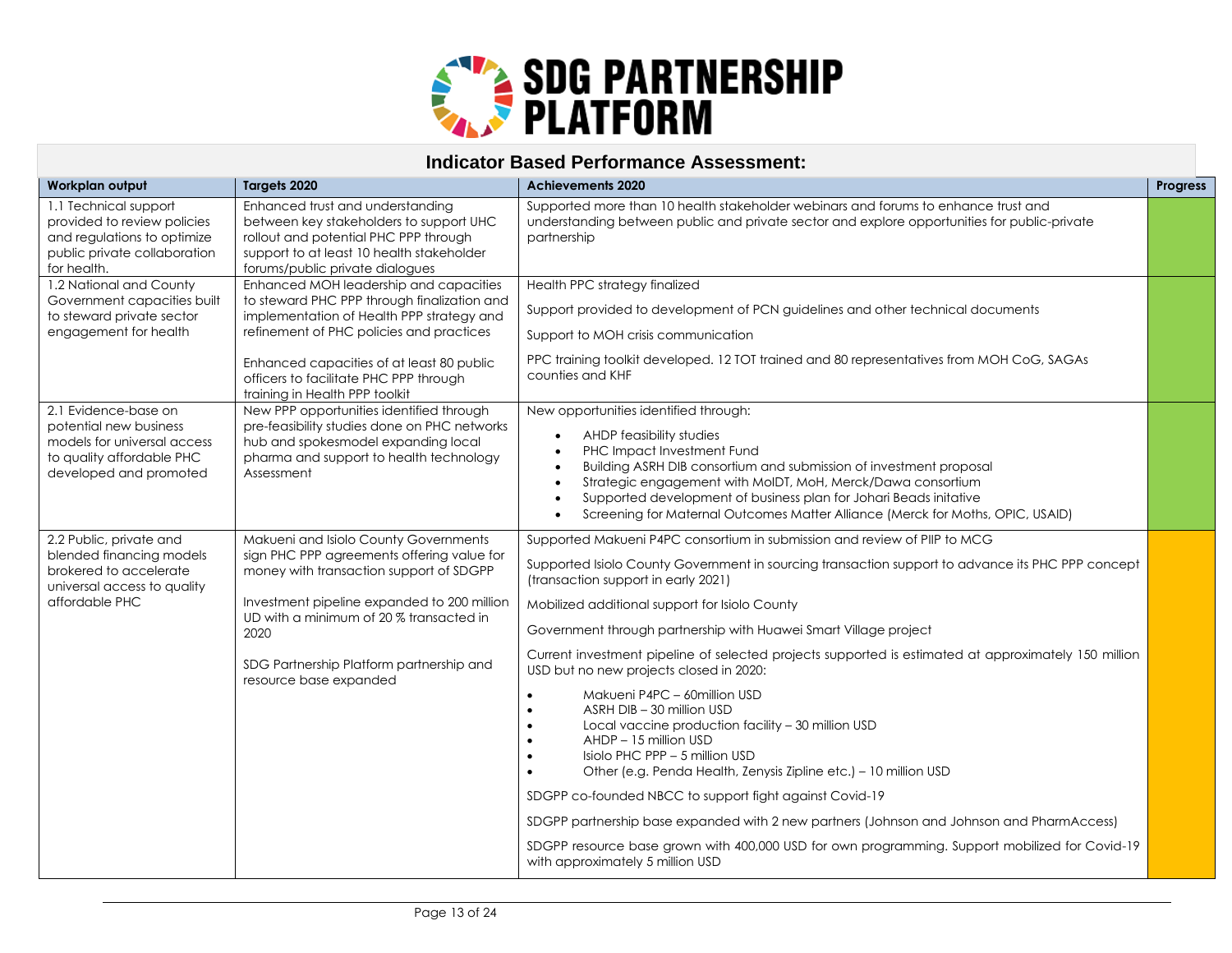

|                                                           |                                                                              | SDGPP funding and in-kind pipeline: 7,645,000 USD                                                                                                                                                                                    |  |
|-----------------------------------------------------------|------------------------------------------------------------------------------|--------------------------------------------------------------------------------------------------------------------------------------------------------------------------------------------------------------------------------------|--|
| 3.1 Innovative solutions and<br>partnerships catalyzed to | Digital Health Solution scaled with support<br>of SDG Accelerator Lab        | PHC Innovation research progressing                                                                                                                                                                                                  |  |
| strengthen the delivery of                                |                                                                              | AI and Robotics for Covid-10 response supported                                                                                                                                                                                      |  |
| PHC systems                                               |                                                                              |                                                                                                                                                                                                                                      |  |
| 3.2 Support design and<br>testing of innovative           | UHC media and communication supported<br>through SDGPP platforms             | SDGPP website being finalized                                                                                                                                                                                                        |  |
| partnerships and solutions                                |                                                                              | Various high-level events and convenings organized engaging SDGPP partners                                                                                                                                                           |  |
|                                                           | Best practice documents capturing<br>successes and lessons learned to inform | NBCC best-practice documents                                                                                                                                                                                                         |  |
|                                                           | progressive policy and practices for SDG                                     | SDGPP captured as best practice in SDG Partnership Accelerator toolkit                                                                                                                                                               |  |
|                                                           | partnership platforms around the world                                       |                                                                                                                                                                                                                                      |  |
| 4 SDGPP secretariat<br>operational capacities<br>enhanced |                                                                              | SDGPP team member are providing technical and coordination support to MOH, COG and FCDC for<br>implementation of the COVID-19 response, in particular in areas of partnership coordination, resource<br>mobilization, and innovation |  |
|                                                           |                                                                              |                                                                                                                                                                                                                                      |  |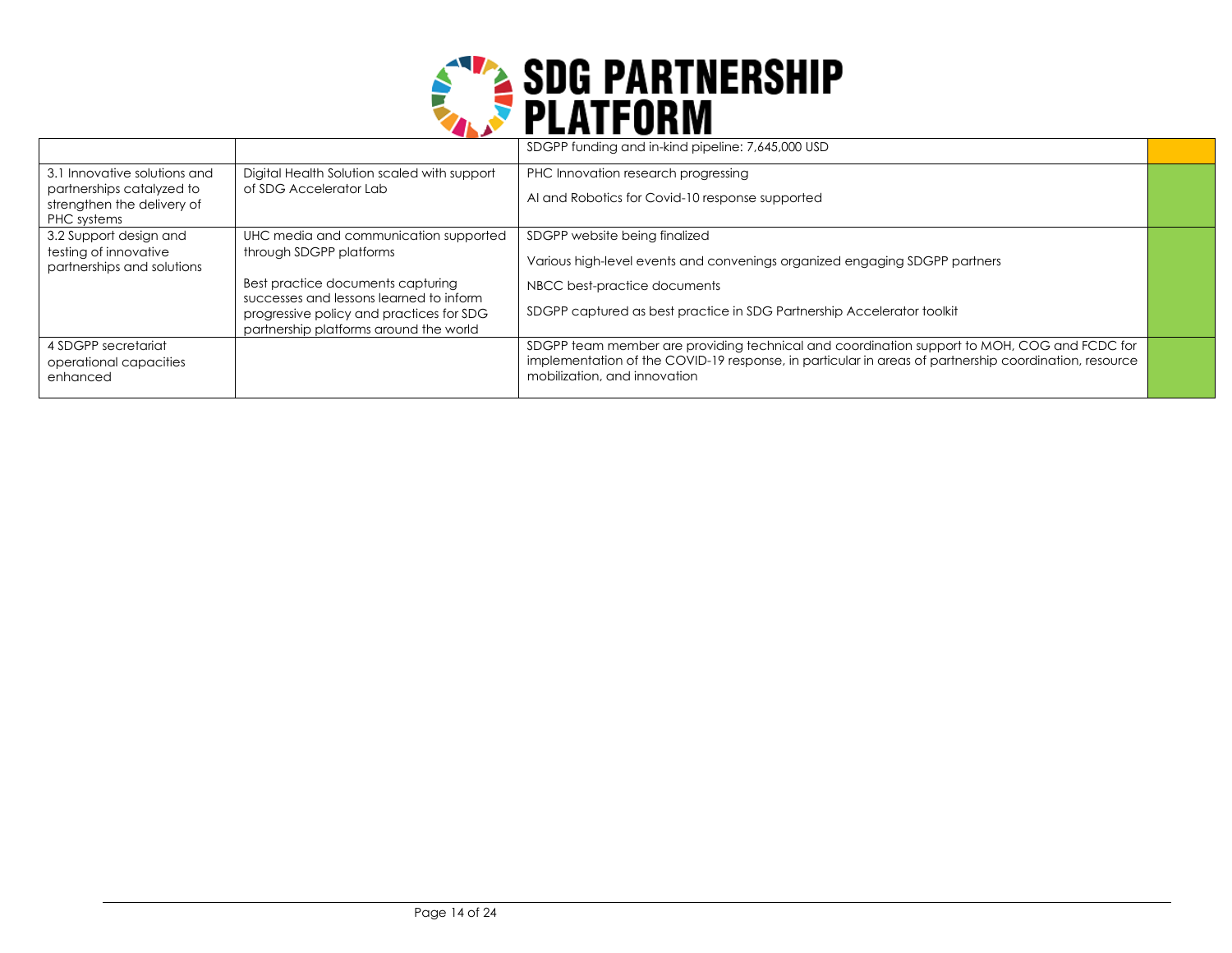

# **III. Assessments**

Njibu, Peris: Mapping of partners supporting RNMCAH activates in the 47 Counties, SDGPP, 2020.

Siddharth Chatterjee: Without Universal Health Coverage we are sitting ducks when the next pandemic strikes in Forbes Africa, 13 May 2020 [WITHOUT UNIVERSAL HEALTH COVERAGE WE ARE SITTING DUCKS WHEN THE NEXT](https://www.forbesafrica.com/opinion/2020/05/13/without-universal-health-coverage-we-are-sitting-ducks-when-the-next-pandemic-strikes/)  [PANDEMIC STRIKES -](https://www.forbesafrica.com/opinion/2020/05/13/without-universal-health-coverage-we-are-sitting-ducks-when-the-next-pandemic-strikes/) Forbes Africa

Paul Polman, Siddharth Chatterjee and Myriam Sidibe: Op-Ed: How Multilateralism Through Public-Private Partnerships Is Key To Flatten The Curve in Forbes Africa, 17 April 2020 [Op-Ed: How Multilateralism Through](https://www.forbesafrica.com/current-affairs/2020/04/17/op-ed-how-multilateralism-through-public-private-partnerships-is-key-to-flatten-the-curve/)  [Public-Private Partnerships Is Key To Flatten The Curve -](https://www.forbesafrica.com/current-affairs/2020/04/17/op-ed-how-multilateralism-through-public-private-partnerships-is-key-to-flatten-the-curve/) Forbes Africa

#### **IV. Programmatic Revisions**

While the COVID-19 pandemic that erupted in March 2020 severely impacted the Platform, the focus has remained on adapting rapidly to ensure that the SDGPP is still able to meet its targets. Several trainings were shifted online given the travel restrictions which remain in place into 2021. Additionally, the SDGPP has been instrumental in the founding of a number of initiatives developed specifically in response to COVID-19. The National Business Compact on COVID-19, which is discussed in the Case Study section of the report, focused on broadcasting messages around handwashing as a prevention method, while the Finance, Trade and Investment Network (FINTRINET) focusses on economic recovery. The Platform remains committed to maintaining its flexibility and adaptability, to best ensure programmatic delivery in spite of the disruption caused by COVID-19.

#### **Targets for 2021**

In line with the SDGPP PHC Window 5-year strategic plan, and building on the achievements made over the last 2 years, the following key milestones and targets have been set for 2021 by the SDGPP PHC Window Steering **Committee** 

- 1. Enhanced MOH capacities to steward implementation of Health PPC strategy, and refinement of PHC policies and practice
- 2. Institutionalize Health PPP training, and enhance capacities of at least 300 public officers to facilitate PHC PPP through online & face to face training in Health PPP Toolkit, as well as establishment of a PHC PPP Community of Practice
- 3. Enhanced trust and understanding between key stakeholders to support UHC rollout, and potential PHC PPPs, through support to at least
- five (5) health stakeholder forums / public private dialogues
- 4. Makueni and Isiolo PHC PPPs, as well as ASRH Development Impact Bond successfully launched
- 5. Advance towards transaction; AHDP County PPCs, Local Vaccine Production Facility, 1-2 more PHC County PPC (e.g. Kisumu, Kilifi)
- 6. Innovations within PHC delivery (including through PCN) informed through research and guidance of practice
- 7. Investment pipeline expanded to \$250 million with a minimum of 10% transacted in 2021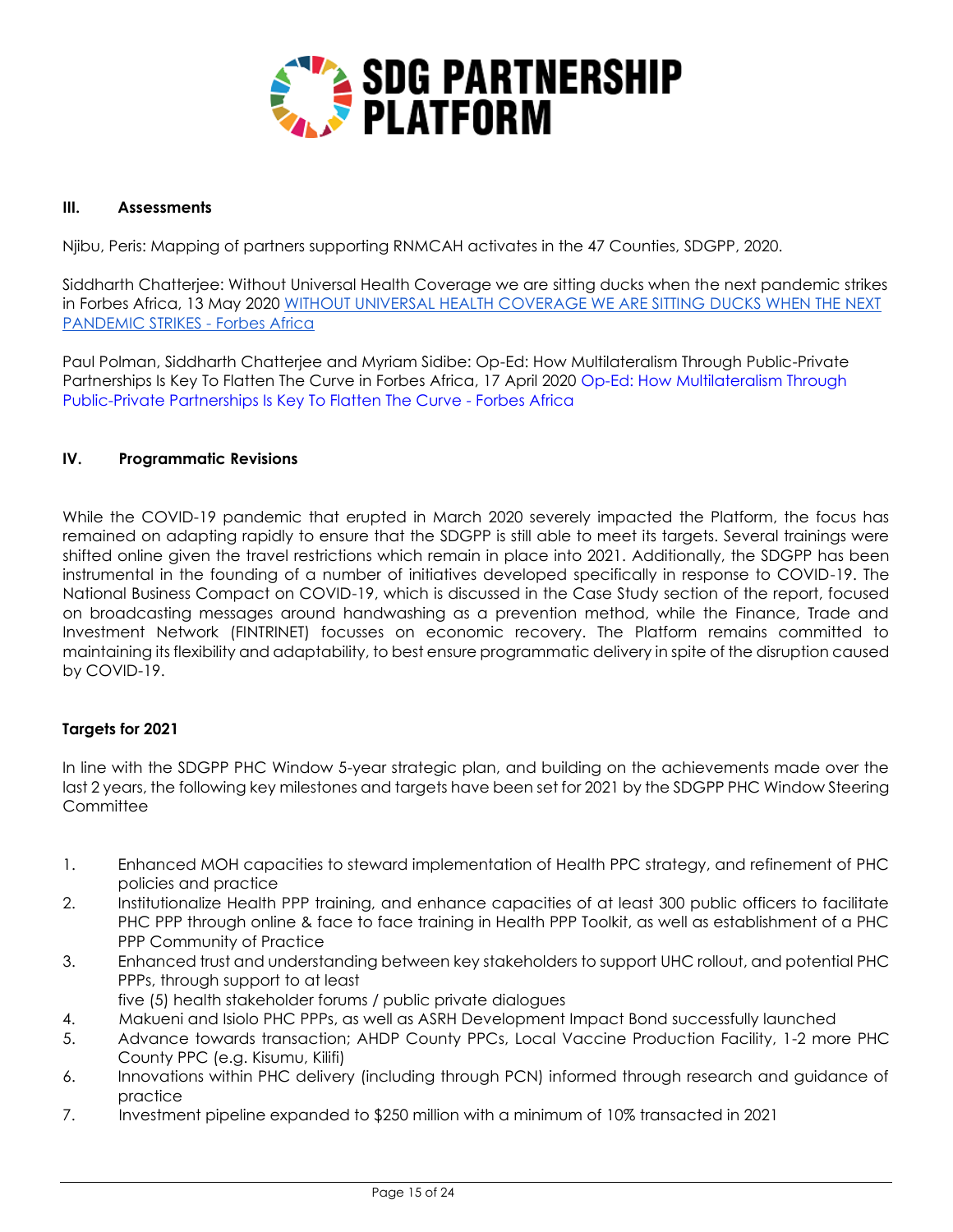

- 8. SDG Partnership Platform partnership and resource base expanded
- 9. SDG Partnership Platform website launched, and online footprint expanded

# **V. Resources**

In 2020, the SDGPP continued to broaden its partnership and resource base to sustain the PHC programming and launch the Food and Nutrition Security window.

- Astra Zeneca, Conrad N. Hilton Foundation and the Netherlands increased their support in 2020
- Rockefeller Foundation, Ford Foundation, IFAD, WFP, FAO and UNIDO joined the Platform in 2020.

The Platform will continue to grow its resource and partnership base in 2021.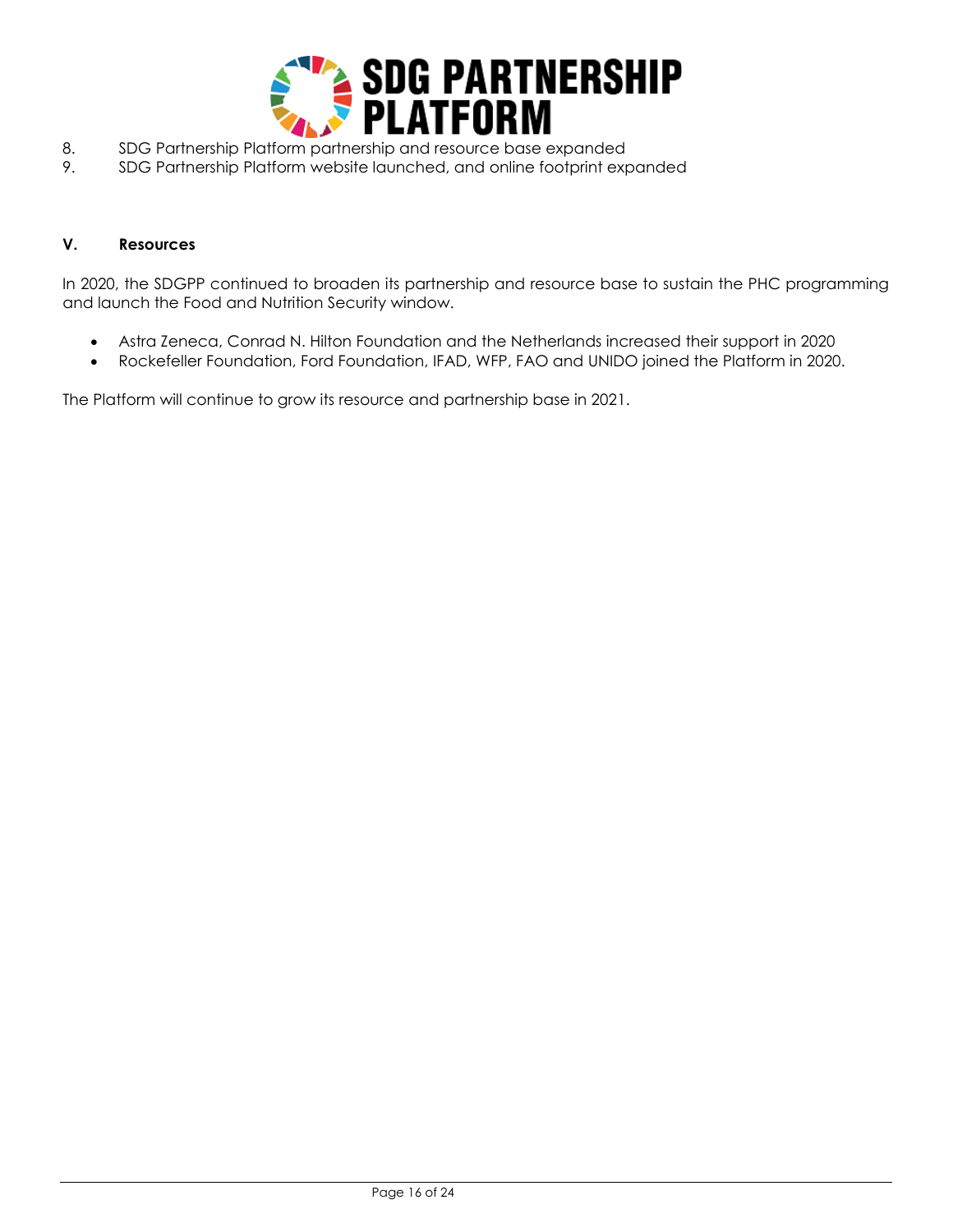

**VI. Consolidated Annual Financial Report of the Administrative Agent for the Kenya SDG Partnership Platform Multi-Partner Trust Fund for the Period 1 January to 31 December 2020**

# **DEFINITIONS**

#### **Allocation**

Amount approved by the Steering Committee for a project/program.

#### **Approved Project/Program**

A project/program including budget, etc., that is approved by the Steering Committee for fund allocation purposes.

#### **Contributor Commitment**

Amount(s) committed by a donor to a Fund in a signed Standard Administrative Arrangement with the UNDP Multi-Partner Trust Fund Office (MPTF Office), in its capacity as the Administrative Agent. A commitment may be paid or pending payment.

#### **Contributor Deposit**

Cash deposit received by the MPTF Office for the Fund from a contributor in accordance with a signed Standard Administrative Arrangement.

#### **Delivery Rate**

The percentage of funds that have been utilized, calculated by comparing expenditures reported by a Participating Organization against the 'net funded amount'.

# **Indirect Support Costs**

A general cost that cannot be directly related to any particular program or activity of the Participating Organizations. UNDG policy establishes a fixed indirect cost rate of 7% of programmable costs.

# **Net Funded Amount**

Amount transferred to a Participating Organization less any refunds transferred back to the MPTF Office by a Participating Organization. **Participating Organization**

A UN Organization or other inter-governmental Organization that is an implementing partner in a Fund, as represented by signing a Memorandum of Understanding (MOU) with the MPTF Office for a particular Fund.

#### **Project Expenditure**

The sum of expenses and/or expenditure reported by all Participating Organizations for a Fund irrespective of which basis of accounting each Participating Organization follows for donor reporting.

#### **Project Financial Closure**

A project or program is considered financially closed when all financial obligations of an operationally completed project or program have been settled, and no further financial charges may be incurred.

#### **Project Operational Closure**

A project or program is considered operationally closed when all programmatic activities for which Participating Organization(s) received funding have been completed.

#### **Project Start Date**

Date of transfer of first instalment from the MPTF Office to the Participating Organization.

#### **Total Approved Budget**

This represents the cumulative amount of allocations approved by the Steering Committee.

#### **US Dollar Amount**

The financial data in the report is recorded in US Dollars and due to rounding off of numbers, the totals may not add up.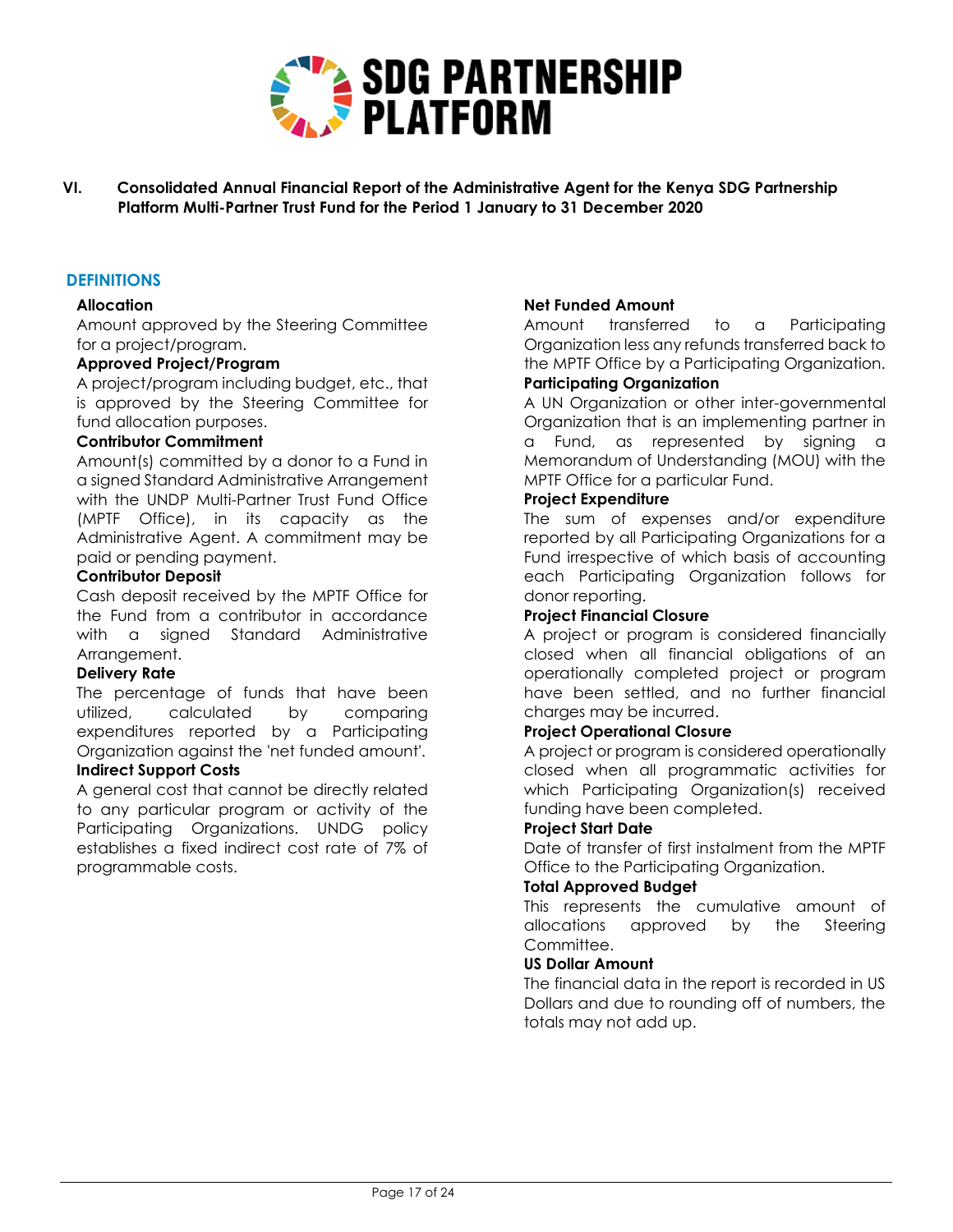

#### **INTRODUCTION**

This Consolidated Annual Financial Report of the **Kenya SDG Partnership Platform MPTF** is prepared by the United Nations Development Program (UNDP) Multi-Partner Trust Fund Office (MPTF Office) in fulfillment of its obligations as Administrative Agent, as per the terms of Reference (TOR), the Memorandum of Understanding (MOU) signed between the UNDP MPTF Office and the Participating Organizations, and the Standard Administrative Arrangement (SAA) signed with contributors.

The MPTF Office, as Administrative Agent, is responsible for concluding an MOU with Participating Organizations and SAAs with contributors. It receives, administers and

manages contributions, and disburses these funds to the Participating Organizations. The Administrative Agent prepares and submits annual consolidated financial reports, as well as regular financial statements, for transmission to contributors.

This consolidated financial report covers the period 1 January to 31 December **2020** and provides financial data on progress made in the implementation of projects of the **Kenya SDG Partnership Platform MPTF**. It is posted on the MPTF Office GATEWAY (<http://mptf.undp.org/factsheet/fund/KEN00>). The financial data in the report is recorded in US Dollars and due to rounding off of numbers, the totals may not add up.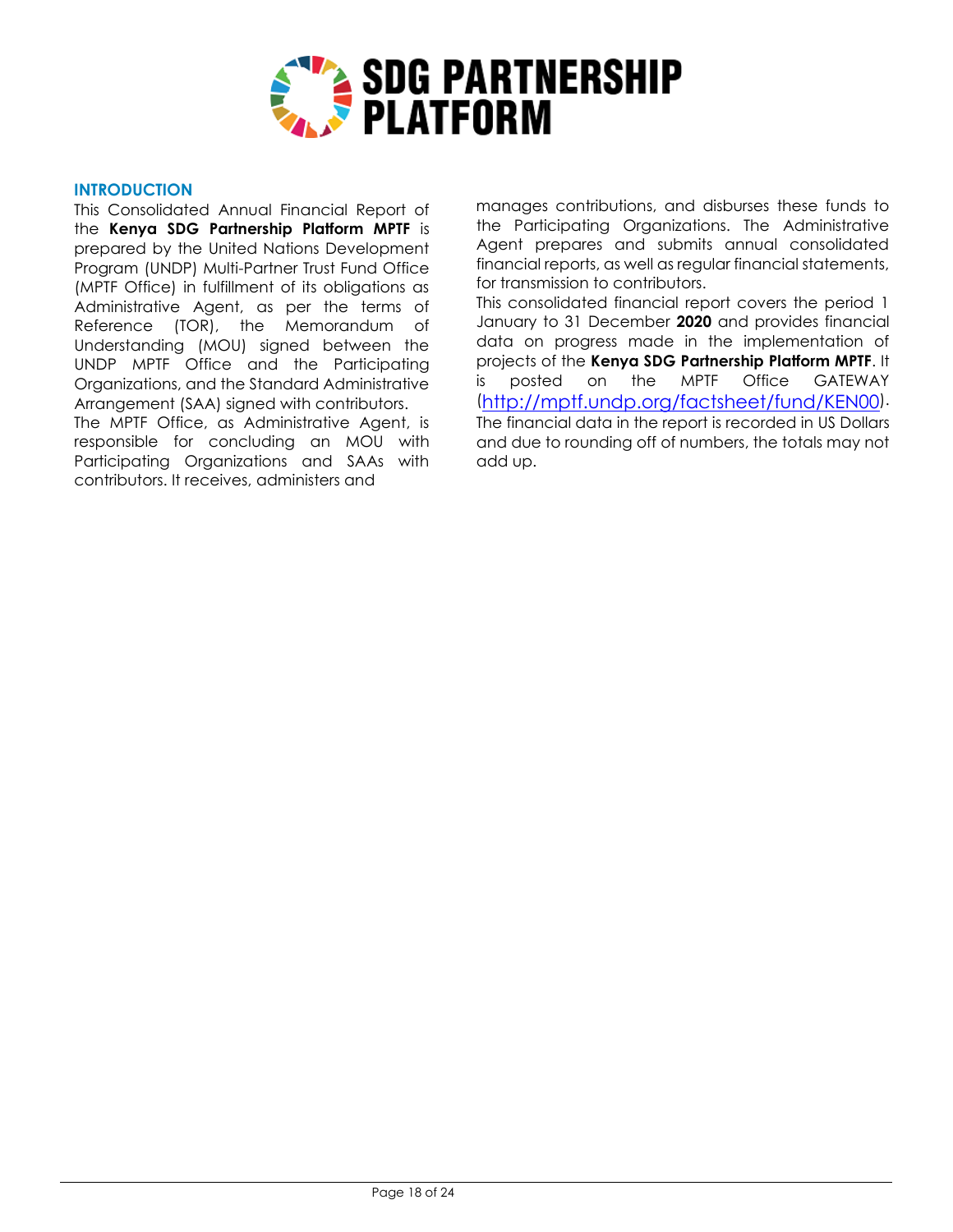

#### **2020 FINANCIAL PERFORMANCE**

This chapter presents financial data and analysis of the **Kenya SDG Partnership Platform MPTF** using the pass-through funding modality as of 31 December **2020**. Financial information for this Fund is also available on the MPTF Office GATEWAY, at the following and address: <http://mptf.undp.org/factsheet/fund/KEN00>.

#### **1. SOURCES AND USES OF FUNDS**

As of **31 December 2020**, 5 contributors deposited US\$ **2,040,658** in contributions and US\$ **11,146** was earned in interest.

The cumulative source of funds was US\$ **2,051,804**. Of this amount, US\$ **1,730,422** has been net funded to **2** Participating Organizations, of which US\$ **1,448,214** has been reported as expenditure. The Administrative Agent fee has been charged at the approved rate of 1% on deposits and amounts to US\$ **20,407**. Table 1 provides an overview of the overall sources, uses, and balance of the **Kenya SDG Partnership Platform MPTF** as of 31 December 2020.

#### **Table 1. Financial Overview, as of 31 December 2020 (in US Dollars)**

|                                                                 | Annual 2019 | Annual 2020 | <b>Cumulative</b> |
|-----------------------------------------------------------------|-------------|-------------|-------------------|
| <b>Sources of Funds</b>                                         |             |             |                   |
| Contributions from donors                                       | 635,000     | 100,000     | 2,040,658         |
| Fund Earned Interest and Investment Income                      | 3.863       | 3.014       | 11,146            |
| Interest Income received from Participating Organizations       |             |             |                   |
| Refunds by Administrative Agent to Contributors                 |             |             |                   |
| Fund balance transferred to another MDTF                        |             |             |                   |
| Other Income                                                    |             |             |                   |
| <b>Total: Sources of Funds</b>                                  | 638,863     | 103,014     | 2,051,804         |
| Use of Funds                                                    |             |             |                   |
| Transfers to Participating Organizations                        | 883,320     |             | 1,730,422         |
| Refunds received from Participating Organizations               |             |             |                   |
| <b>Net Funded Amount</b>                                        | 883,320     |             | 1,730,422         |
| Administrative Agent Fees                                       | 6,350       | 1,000       | 20,407            |
| Direct Costs: (Steering Committee, Secretariatetc.)             |             |             |                   |
| <b>Bank Charges</b>                                             | 3           | 8           | 18                |
| Other Expenditures                                              |             |             |                   |
| <b>Total: Uses of Funds</b>                                     | 889,673     | 1,008       | 1,750,846         |
| Change in Fund cash balance with Administrative Agent           | (250, 811)  | 102,006     | 300,958           |
| Opening Fund balance (1 January)                                | 449.762     | 198,951     |                   |
| <b>Closing Fund balance (31 December)</b>                       | 198,951     | 300,958     | 300,958           |
| Net Funded Amount (Includes Direct Cost)                        | 883,320     |             | 1,730,422         |
| Participating Organizations' Expenditure (Includes Direct Cost) | 489,984     | 504,634     | 1,448,214         |
| <b>Balance of Funds with Participating Organizations</b>        |             |             | 282,208           |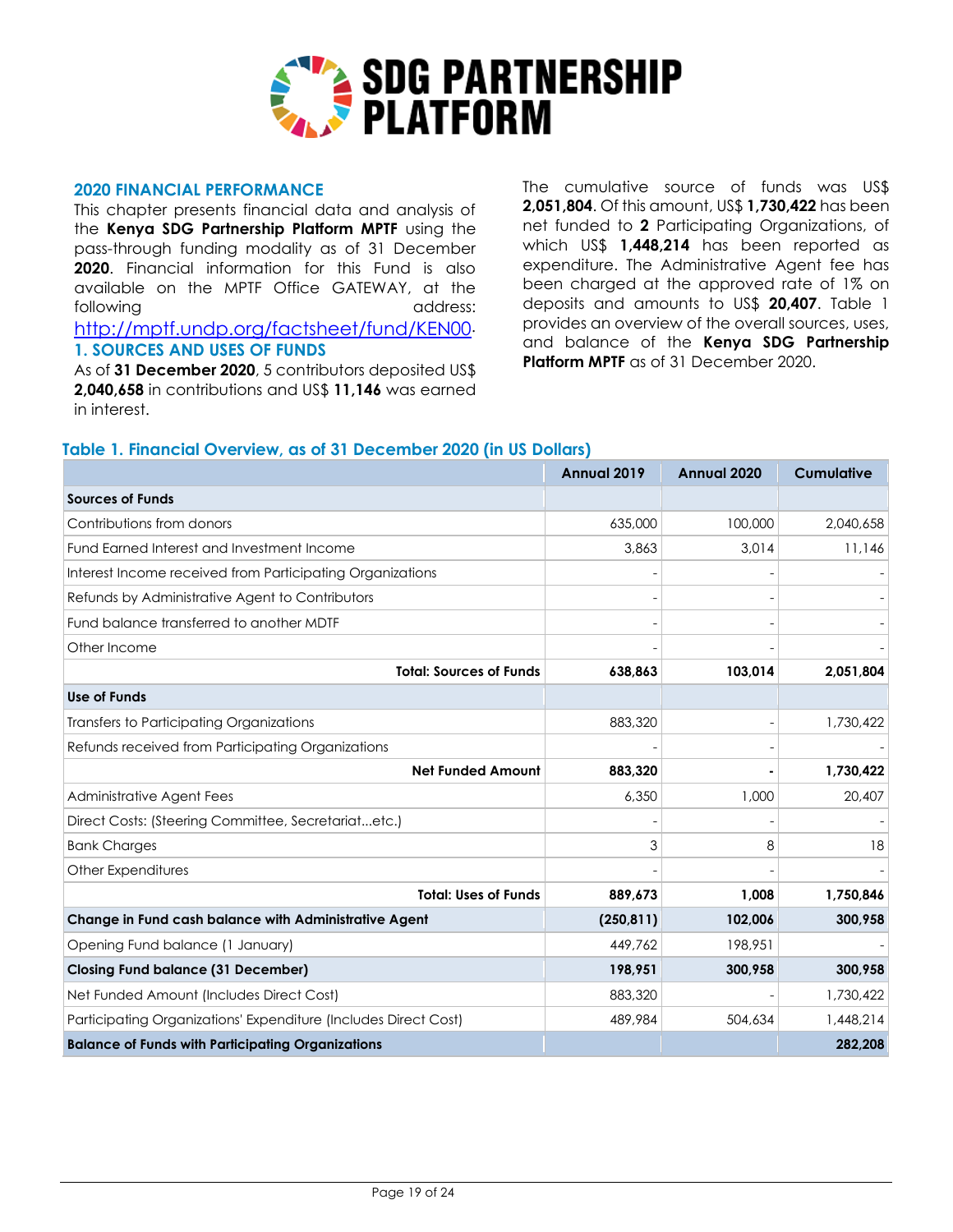

# **2. PARTNER CONTRIBUTIONS**

Table 2 provides information on cumulative contributions received from all contributors to this Fund as of 31 December **2020**.

The **Kenya SDG Partnership Platform MPTF** is currently being financed by **5** contributors, as listed in the table below.

The table below includes commitments made up to 31 December **2020** through signed Standard Administrative Agreements, and deposits made through **2020**. It does not include commitments that were made to the fund beyond **2020**.

# **Table 2. Contributors' Commitments and Deposits, as of 31 December 2020 (in US Dollars)**

| <b>Contributors</b>           | <b>Total Commitments</b> | <b>Prior Years</b><br>as of 31-Dec-2019 Deposits | <b>Current Year</b><br>Jan-Dec-2020 Deposits | <b>Total Deposits</b> |
|-------------------------------|--------------------------|--------------------------------------------------|----------------------------------------------|-----------------------|
| AstraZeneca                   | 300,000                  | 200,000                                          | 100,000                                      | 300,000               |
| Koninklijke Philips N.V       | 750,000                  | 750,000                                          |                                              | 750,000               |
| Merck & Co., Inc.             | 200,000                  | 200,000                                          |                                              | 200,000               |
| NETHERLANDS                   | 590,658                  | 590,658                                          |                                              | 590,658               |
| <b>ROCKEFELLER FOUNDATION</b> | 200,000                  | 200,000                                          |                                              | 200,000               |
| <b>Grand Total</b>            | 2,040,658                | 1,940,658                                        | 100,000                                      | 2,040,658             |

**Figure 1: Deposits by contributor, cumulative as of 31 December 2020**

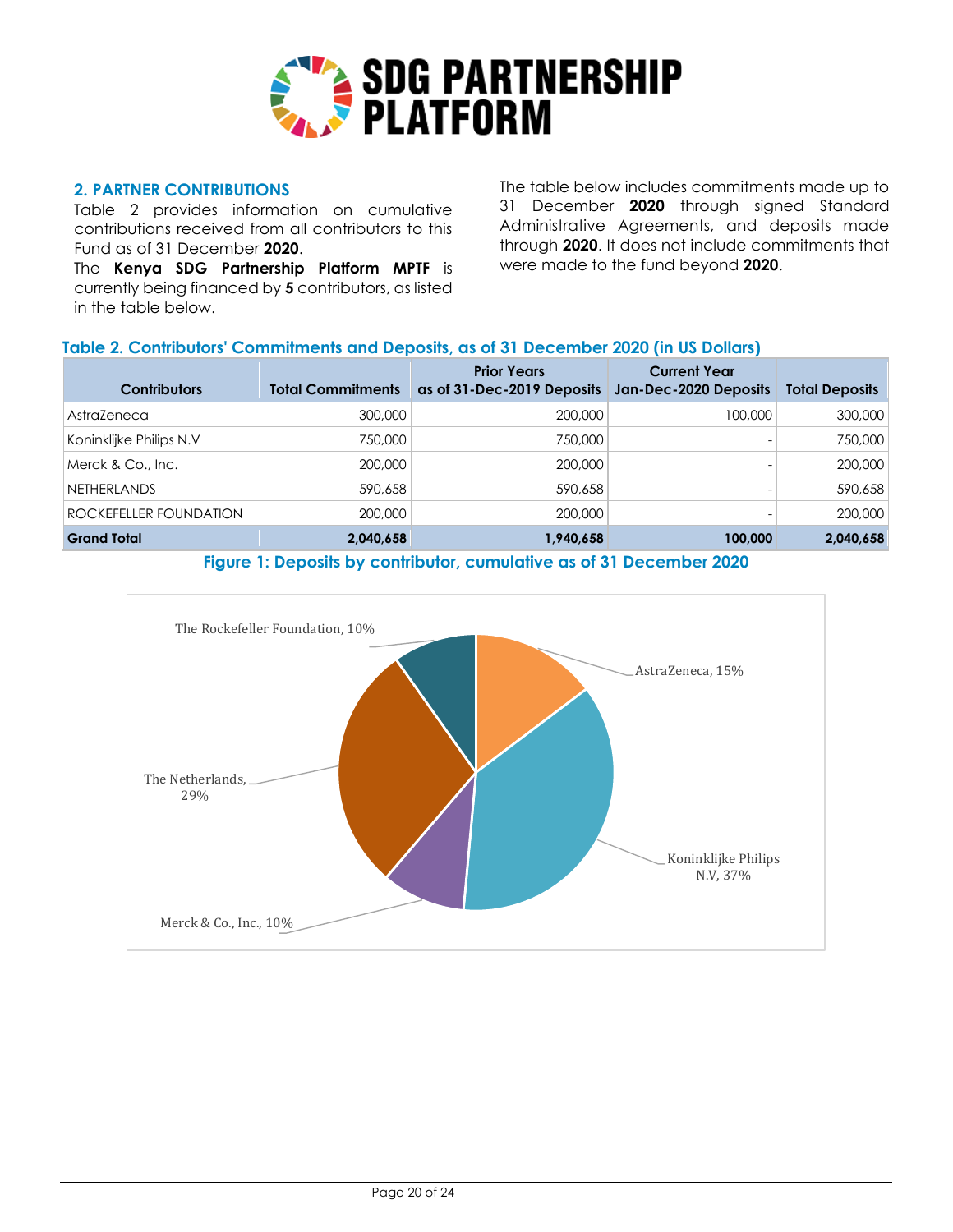

#### **3. INTEREST EARNED**

Interest income is earned in two ways: 1) on the balance of funds held by the Administrative Agent (Fund earned interest), and 2) on the balance of funds held by the Participating Organizations (Agency earned interest) where their Financial Regulations and Rules allow return of interest to the AA.

As of 31 December **2020**, Fund earned interest amounts to US\$ **11,146**. Details are provided in the table below.

# **Table 3. Sources of Interest and Investment Income, as of 31 December 2020 (in US Dollars)**

| Interest Earned                            | <b>Prior Years</b><br>as of 31-Dec-2019 | <b>Current Year</b><br><b>Jan-Dec-2020</b> | <b>Total</b> |
|--------------------------------------------|-----------------------------------------|--------------------------------------------|--------------|
| <b>Administrative Agent</b>                |                                         |                                            |              |
| Fund Earned Interest and Investment Income | 8.132                                   | 3.014                                      | 11,146       |
| <b>Total: Fund Earned Interest</b>         | 8,132                                   | 3,014                                      | 11,146       |
| <b>Grand Total</b>                         | 8,132                                   | 3.014                                      | 11,146       |

#### **4. TRANSFER OF FUNDS**

Allocations to Participating Organizations are approved by the Steering Committee and disbursed by the Administrative Agent. As of 31 December **2020**, the AA has transferred US\$ **1,730,422** to **2** Participating Organizations (see list below).

# **4.1 TRANSFER BY PARTICIPATING ORGANIZATION**

Table 4 provides additional information on the refunds received by the MPTF Office, and the net funded amount for each of the Participating Organizations.

# **Table 4. Transfer, Refund, and Net Funded Amount by Participating Organization, as of 31 December 2020 (in US Dollars)**

| Participating      | Prior Years as of 31-Dec-2019 |                |                   | <b>Current Year Jan-Dec-2020</b> |                |                   | Total            |                |                   |
|--------------------|-------------------------------|----------------|-------------------|----------------------------------|----------------|-------------------|------------------|----------------|-------------------|
| Organization       | <b>Transfers</b>              | <b>Refunds</b> | <b>Net Funded</b> | <b>Transfers</b>                 | <b>Refunds</b> | <b>Net Funded</b> | <b>Transfers</b> | <b>Refunds</b> | <b>Net Funded</b> |
| UNDP               | 847,102                       |                | 847,102           |                                  |                |                   | 847,102          |                | 847,102           |
| <b>UNFPA</b>       | 883,320                       |                | 883,320           |                                  |                |                   | 883,320          |                | 883,320           |
| <b>Grand Total</b> | 1,730,422                     |                | 1,730,422         |                                  |                |                   | 1,730,422        |                | 1,730,422         |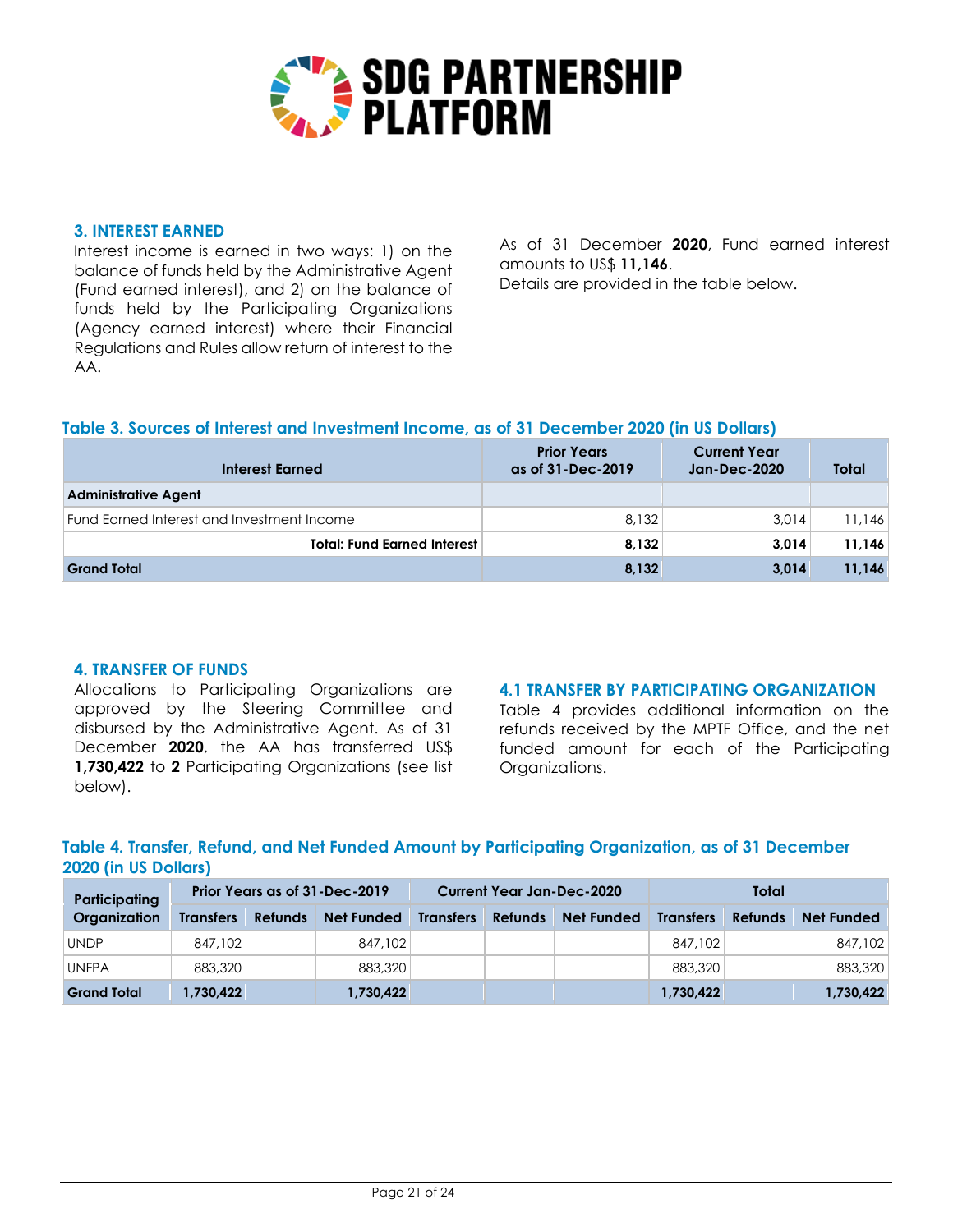

# **5. EXPENDITURE AND FINANCIAL DELIVERY RATES**

All final expenditures reported for the year **2020** were submitted by the Headquarters of the Participating Organizations. These were consolidated by the MPTF **Office** 

Project expenditures are incurred and monitored by each Participating Organization, and are reported as per the agreed upon categories for inter-agency harmonized reporting. The reported expenditures were submitted via the MPTF Office's online expenditure reporting tool. The **2020** expenditure data has been posted on the MPTF Office GATEWAY at <http://mptf.undp.org/factsheet/fund/KEN00>.

# **5.1 EXPENDITURE REPORTED BY PARTICIPATING ORGANIZATION**

In **2020**, US\$ was net funded to Participating Organizations, and US\$ **504,634** was reported in expenditure.

As shown in table below, the cumulative net funded amount is US\$ **1,730,422** and cumulative expenditures reported by the Participating Organizations amount to US\$ **1,448,214**. This equates to an overall Fund expenditure delivery rate of **84** percent.

# **Table 5.1. Net Funded Amount, Reported Expenditure, and Financial Delivery by Participating Organization, as of 31 December 2020 (in US Dollars)**

|                               |                    |                             | <b>Expenditure</b>                      |                                            |                   |                              |
|-------------------------------|--------------------|-----------------------------|-----------------------------------------|--------------------------------------------|-------------------|------------------------------|
| Participating<br>Organization | Approved<br>Amount | <b>Net Funded</b><br>Amount | <b>Prior Years</b><br>as of 31-Dec-2019 | <b>Current Year</b><br><b>Jan-Dec-2020</b> | <b>Cumulative</b> | <b>Delivery Rate</b><br>$\%$ |
| <b>UNDP</b>                   | 847,102            | 847,102                     | 792,529                                 | 50,286                                     | 842,815           | 99.49                        |
| <b>UNFPA</b>                  | 883,320            | 883,320                     | 151,051                                 | 454,348                                    | 605,398           | 68.54                        |
| <b>Grand Total</b>            | 1,730,422          | 1,730,422                   | 943,579                                 | 504,634                                    | 1,448,214         | 83.69                        |

#### **5.2 EXPENDITURE BY PROJECT**

Table 5.2 displays the net funded amounts, expenditures reported and the financial delivery rates by Participating Organization.

# **Table 5.2. Expenditure by Project within Cluster, as of 31 December 2020 (in US Dollars)**

|                                              | <b>Cluster / Project No.and Project Title</b> | Participating<br>Organization | <b>Project</b><br><b>Status</b> | Total<br>Approved<br>Amount | <b>Net Funded</b><br>Amount | Total<br><b>Expenditure</b> | <b>Delivery</b><br><b>Rate</b><br>% |
|----------------------------------------------|-----------------------------------------------|-------------------------------|---------------------------------|-----------------------------|-----------------------------|-----------------------------|-------------------------------------|
|                                              | <b>Enabling Support to the SDG PP</b>         |                               |                                 |                             |                             |                             |                                     |
| 00108116                                     | Establishing and<br>operationalizing          | <b>UNDP</b>                   | On<br>Going                     | 535,000                     | 535,000                     | 531,128                     | 99.28                               |
| <b>Enabling Support to the SDG PP: Total</b> |                                               |                               |                                 | 535,000                     | 535,000                     | 531,128                     | 99.28                               |
|                                              |                                               |                               |                                 |                             |                             |                             |                                     |
|                                              | <b>TW1 SDG 3 Cluster PHC</b>                  |                               |                                 |                             |                             |                             |                                     |
| 00108117                                     | <b>SDG3 Primary Healthcare</b><br>Accelerator | <b>UNDP</b>                   | On<br>Going                     | 312,102                     | 312,102                     | 311,687                     | 99.87                               |
| 00115127                                     | Implementation of the SDG<br>Part             | <b>UNFPA</b>                  | On<br>Going                     | 883,320                     | 883,320                     | 605,398                     | 68.54                               |
|                                              | <b>TW1 SDG 3 Cluster PHC: Total</b>           |                               |                                 | 1,195,422                   | 1,195,422                   | 917,086                     | 76.72                               |
|                                              |                                               |                               |                                 |                             |                             |                             |                                     |
|                                              |                                               |                               |                                 |                             |                             |                             |                                     |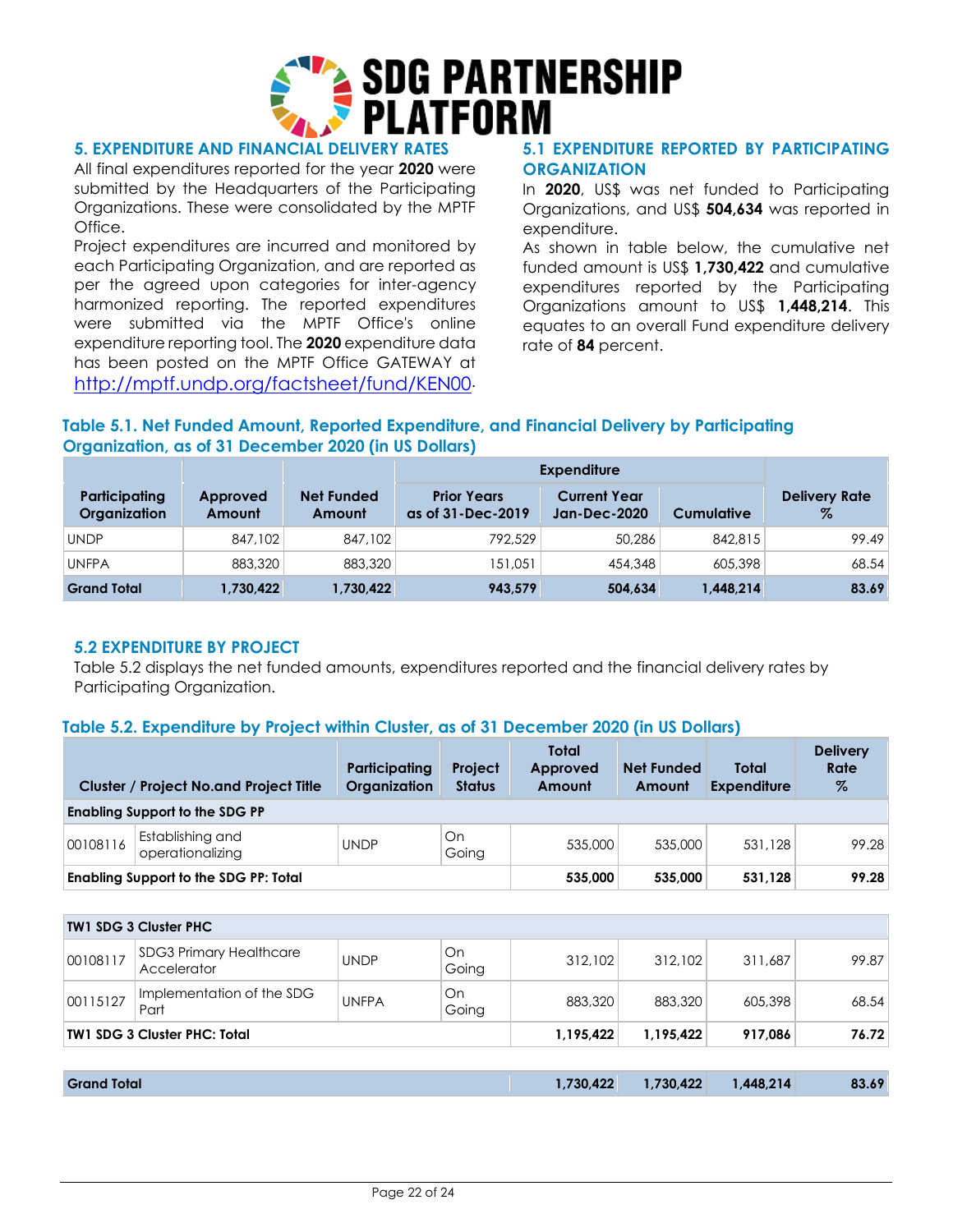

# **5.3 EXPENDITURE REPORTED BY CATEGORY**

Project expenditures are incurred and monitored by each Participating Organization and are reported as per the agreed categories for inter-agency harmonized reporting. See table below.

#### **2012 CEB Expense Categories**

- 1. Staff and personnel costs
- 2. Supplies, commodities and materials
- 3. Equipment, vehicles, furniture and depreciation
- 4. Contractual services
- 5. Travel
- 6. Transfers and grants
- 7. General operating expenses
- 8. Indirect costs

# **Table 5.3. Expenditure by UNDG Budget Category, as of 31 December 2020 (in US Dollars)**

| Category                                  | <b>Prior Years</b><br>as of 31-Dec-2019 | <b>Current Year</b><br><b>Jan-Dec-2020</b> | Total     | <b>Percentage of Total</b><br><b>Program Cost</b> |
|-------------------------------------------|-----------------------------------------|--------------------------------------------|-----------|---------------------------------------------------|
| Staff & Personnel Cost                    | 554,289                                 | 1,607                                      | 555,896   | 41.07                                             |
| Suppl, Comm, Materials                    |                                         |                                            |           |                                                   |
| Equip, Veh, Furn, Depn                    | 15,639                                  | 23,793                                     | 39,432    | 2.91                                              |
| <b>Contractual Services</b>               | 133,934                                 | 134,544                                    | 268,478   | 19.84                                             |
| <b>Travel</b>                             | 88,758                                  | 160                                        | 88,918    | 6.57                                              |
| Transfers and Grants                      |                                         |                                            |           |                                                   |
| <b>General Operating</b>                  | 89,232                                  | 311,517                                    | 400,749   | 29.61                                             |
| <b>Program Costs Total</b>                | 881,852                                 | 471,621                                    | 1,353,473 | 100.00                                            |
| <sup>1</sup> Indirect Support Costs Total | 61,728                                  | 33,013                                     | 94,741    | 7.00                                              |
| Total                                     | 943,579                                 | 504,634                                    | 1,448,214 |                                                   |

**<sup>1</sup> Indirect Support Costs** charged by Participating Organization, based on their financial regulations, can be deducted upfront or at a later stage during implementation. The percentage may therefore appear to exceed the 7% agreed-upon for on-going projects. Once projects are financially closed, this number is not to exceed 7%.